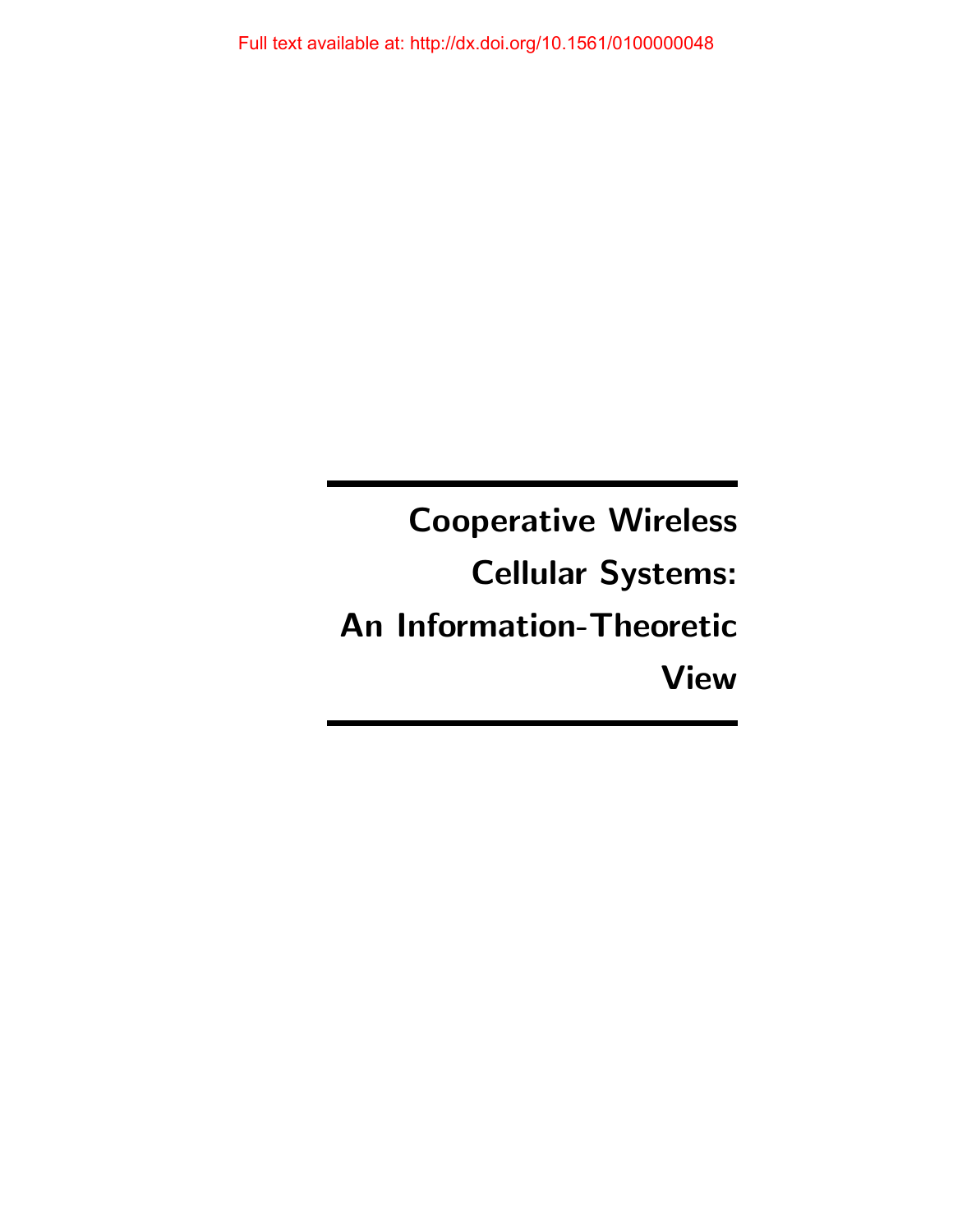# Cooperative Wireless Cellular Systems: An Information-Theoretic View

Osvaldo Simeone New Jersey Institute of Technology, USA

> Nathan Levy Technion, ISRAEL

Amichai Sanderovich Technion, ISRAEL

Oren Somekh Yahoo! Haifa Labs, ISRAEL

Benjamin M. Zaidel Technion, ISRAEL

H. Vincent Poor Princeton University, USA Shlomo Shamai (Shitz)

Technion, ISRAEL



Boston – Delft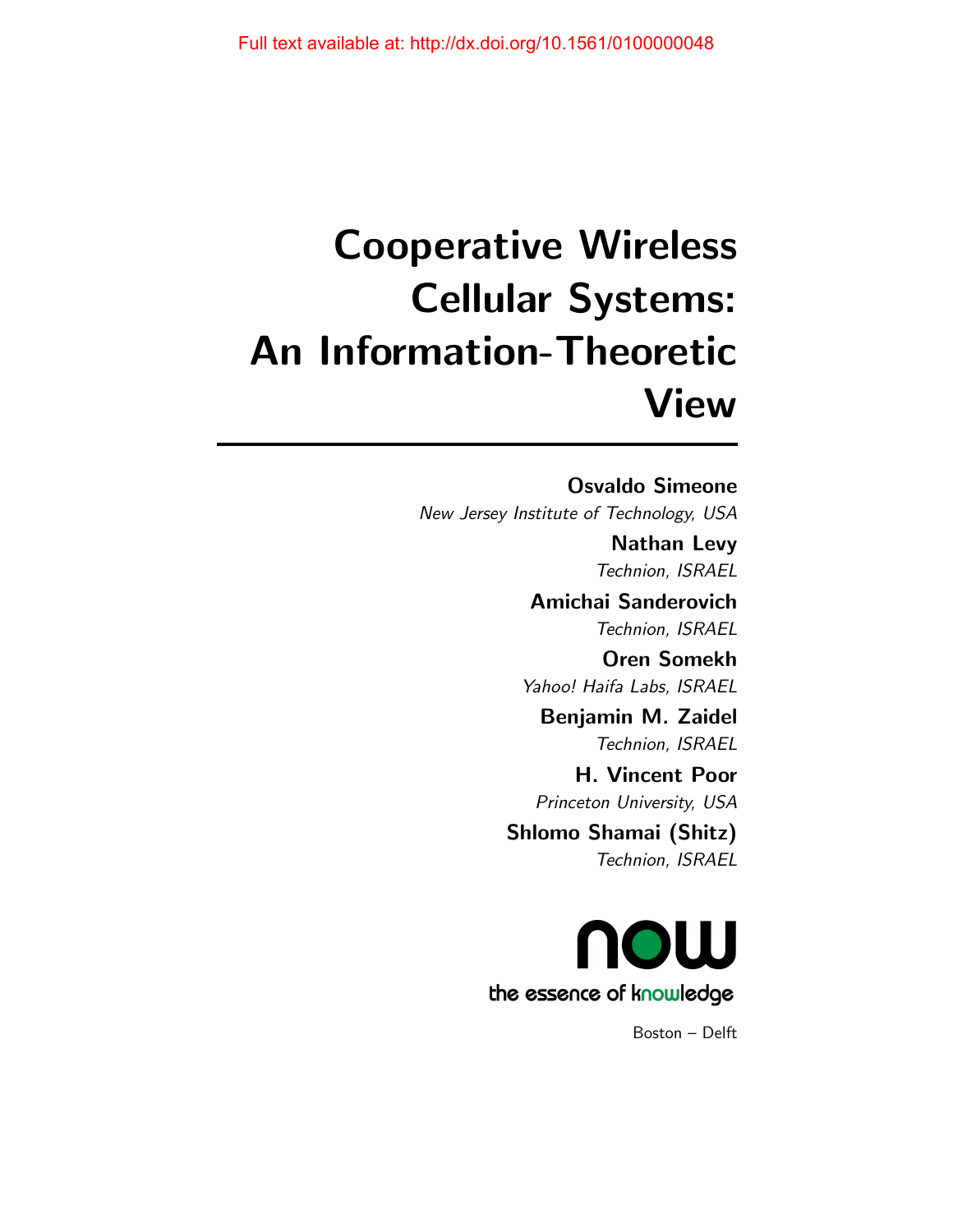### Foundations and Trends<sup>®</sup> in Communications and Information Theory

Published, sold and distributed by: now Publishers Inc. PO Box 1024 Hanover, MA 02339 USA Tel. +1-781-985-4510 www.nowpublishers.com sales@nowpublishers.com

Outside North America: now Publishers Inc. PO Box 179 2600 AD Delft The Netherlands Tel. +31-6-51115274

The preferred citation for this publication is O. Simeone, N. Levy, A. Sanderovich, O. Somekh, B. M. Zaidel, H. Vincent Poor and S. Shamai (Shitz), Cooperative Wireless Cellular Systems: An Information-Theoretic View, Foundations and Trends<sup>®</sup> in Communications and Information Theory, vol 8, nos 1–2, pp 1–177, 2011

ISBN: 978-1-60198-548-4 c 2012 O. Simeone, N. Levy, A. Sanderovich, O. Somekh, B. M. Zaidel, H. Vincent Poor and S. Shamai (Shitz)

All rights reserved. No part of this publication may be reproduced, stored in a retrieval system, or transmitted in any form or by any means, mechanical, photocopying, recording or otherwise, without prior written permission of the publishers.

Photocopying. In the USA: This journal is registered at the Copyright Clearance Center, Inc., 222 Rosewood Drive, Danvers, MA 01923. Authorization to photocopy items for internal or personal use, or the internal or personal use of specific clients, is granted by now Publishers Inc for users registered with the Copyright Clearance Center (CCC). The 'services' for users can be found on the internet at: www.copyright.com

For those organizations that have been granted a photocopy license, a separate system of payment has been arranged. Authorization does not extend to other kinds of copying, such as that for general distribution, for advertising or promotional purposes, for creating new collective works, or for resale. In the rest of the world: Permission to photocopy must be obtained from the copyright owner. Please apply to now Publishers Inc., PO Box 1024, Hanover, MA 02339, USA; Tel. +1-781-871-0245; www.nowpublishers.com; sales@nowpublishers.com

now Publishers Inc. has an exclusive license to publish this material worldwide. Permission to use this content must be obtained from the copyright license holder. Please apply to now Publishers, PO Box 179, 2600 AD Delft, The Netherlands, www.nowpublishers.com; e-mail: sales@nowpublishers.com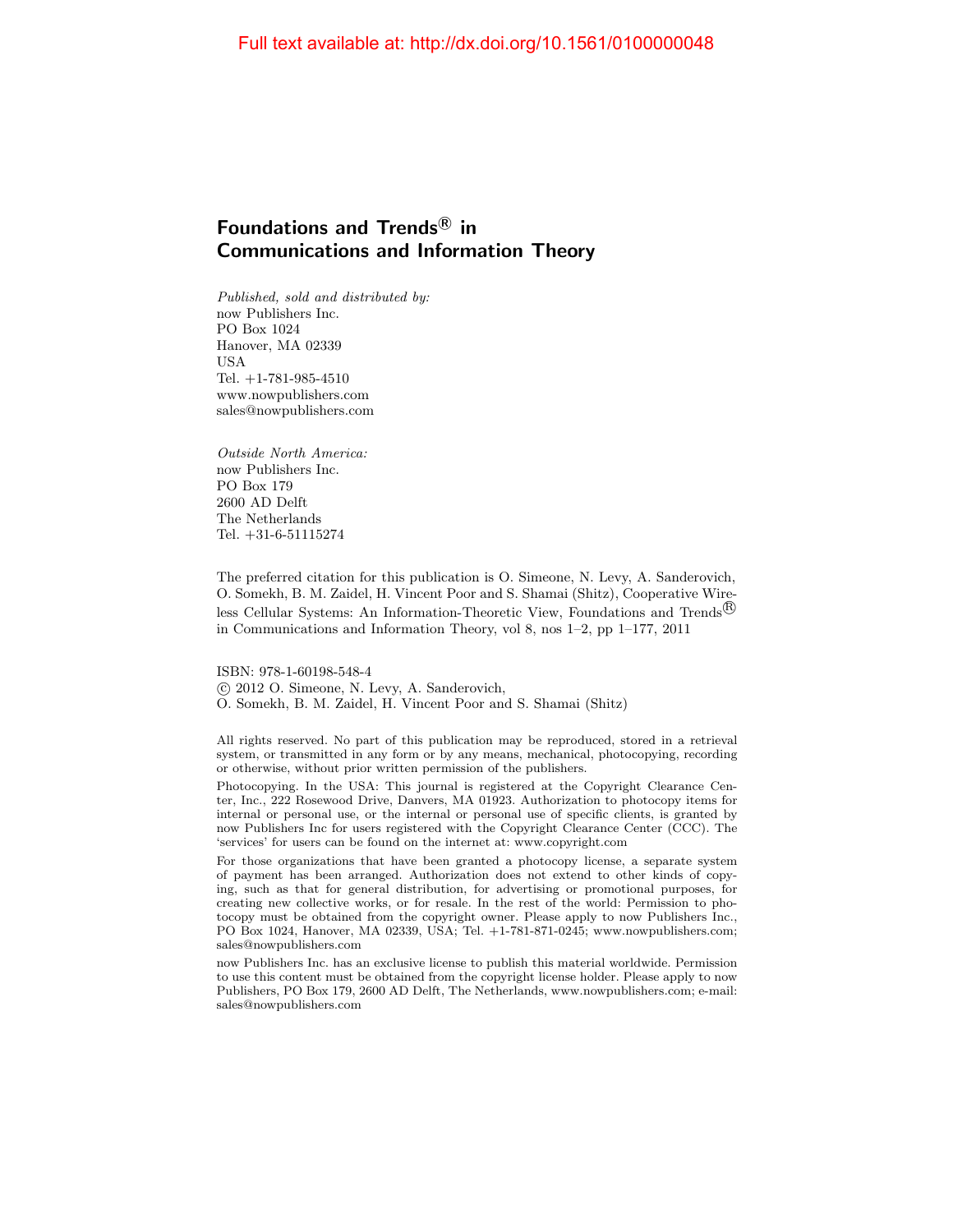## Foundations and Trends<sup>®</sup> in Communications and Information Theory

Volume 8 Issues 1–2, 2011 Editorial Board

#### Editor-in-Chief:

Sergio Verdú Depart of Electrical Engineering Princeton University Princeton, New Jersey 08544

#### Editors

Venkat Anantharam (UC. Berkeley) Ezio Biglieri (U. Torino) Giuseppe Caire (U. Southern California) Roger Cheng (U. Hong Kong) K.C. Chen (Taipei) Daniel Costello (U. Notre Dame) Anthony Ephremides (U. Maryland) Andrea Goldsmith (Stanford) Dave Forney (MIT) Georgios Giannakis (U. Minnesota) Joachim Hagenauer (TU Munich) Te Sun Han (Tokyo) Babak Hassibi (Caltech) Michael Honig (Northwestern) Johannes Huber (Erlangen) Hideki Imai (Tokyo) Rodney Kennedy (Canberra) Sanjeev Kulkarni (Princeton)

Amos Lapidoth (ETH Zurich) Bob McEliece (Caltech) Neri Merhav (Technion) David Neuhoff (U. Michigan) Alon Orlitsky (UC. San Diego) Vincent Poor (Princeton) Kannan Ramchandran (UC. Berkeley) Bixio Rimoldi (EPFL) Shlomo Shamai (Technion) Amin Shokrollahi (EPFL) Gadiel Seroussi (MSRI) Wojciech Szpankowski (Purdue) Vahid Tarokh (Harvard) David Tse (UC. Berkeley) Ruediger Urbanke (EPFL) Steve Wicker (Cornell) Raymond Yeung (Hong Kong) Bin Yu (UC. Berkeley)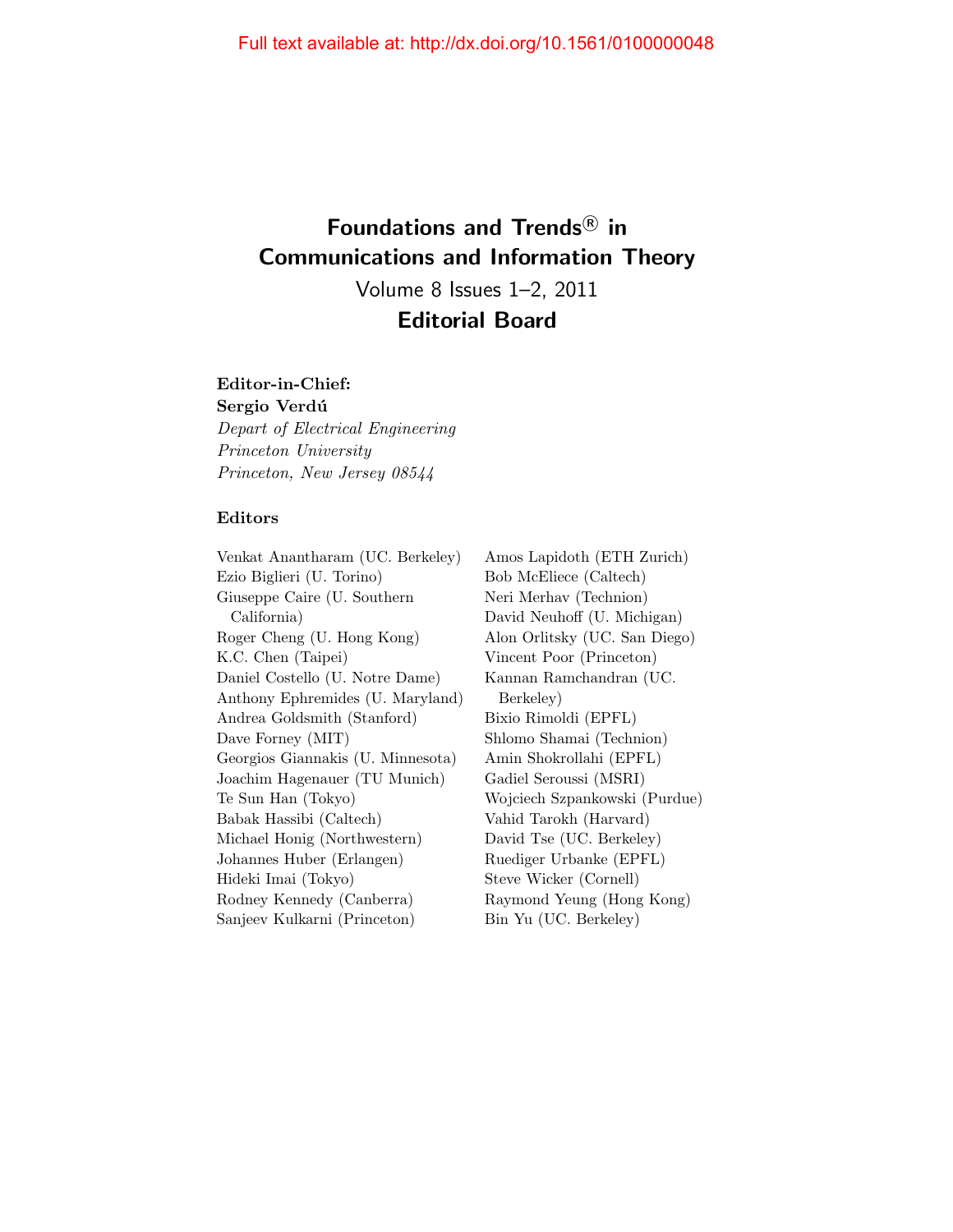## Editorial Scope

Foundations and Trends $^{\circledR}$  in Communications and Information Theory will publish survey and tutorial articles in the following topics:

- Coded modulation
- Coding theory and practice
- Communication complexity
- Communication system design
- Cryptology and data security
- Data compression
- Data networks
- Demodulation and Equalization
- Denoising
- Detection and estimation
- Information theory and statistics
- Information theory and computer science
- Joint source/channel coding
- Modulation and signal design

#### Information for Librarians

- Multiuser detection
- Multiuser information theory
- Optical communication channels
- Pattern recognition and learning
- Quantization
- Quantum information processing
- Rate-distortion theory
- Shannon theory
- Signal processing for communications
- Source coding
- Storage and recording codes
- Speech and Image Compression
- Wireless Communications
- Foundations and Trends<sup>®</sup> in Communications and Information Theory, 2011, Volume 8, 6 issues. ISSN paper version 1567-2190. ISSN online version 1567- 2328. Also available as a combined paper and online subscription.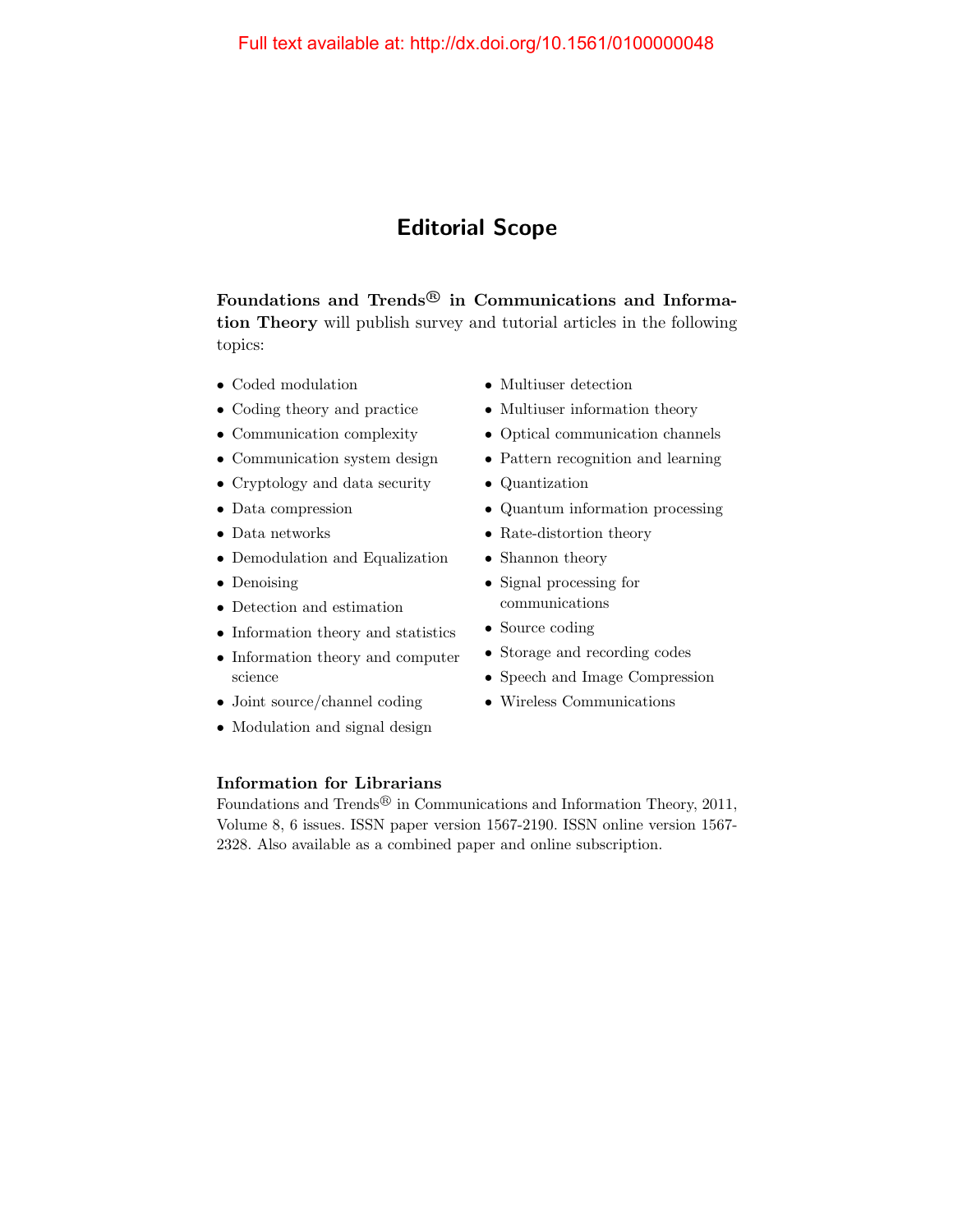Foundations and Trends<br> $^{\circledR}$  in Communications and Information Theory Vol. 8, Nos. 1–2 (2011) 1–177 c 2012 O. Simeone, N. Levy, A. Sanderovich, O. Somekh, B. M. Zaidel, H. Vincent Poor and S. Shamai (Shitz) DOI: 10.1561/0100000048



## Cooperative Wireless Cellular Systems: An Information-Theoretic View

Osvaldo Simeone<sup>1</sup>, Nathan Levy<sup>2</sup>, Amichai Sanderovich<sup>3</sup>, Oren Somekh<sup>4</sup>, Benjamin M. Zaidel<sup>5</sup>, H. Vincent Poor<sup>6</sup> and Shlomo Shamai (Shitz)<sup>7</sup>

- <sup>1</sup> New Jersey Institute of Technology (NJIT), Newark, USA, osvaldo.simeone@njit.edu
- <sup>2</sup> Technion, Haifa 32000, Israel, nlevy@techunix.technion.ac.il
- <sup>3</sup> Technion, Haifa 32000, Israel, amichi@tx.technion.ac.il
- <sup>4</sup> Yahoo! Haifa Labs, Matam Industrial Park, Haifa 31905, Israel, orensomekh@yahoo.com
- <sup>5</sup> Technion, Haifa 32000, Israel, benjamin.zaidel@gmail.com
- $6$  Princeton University, Princeton, USA, poor@princeton.edu
- $\alpha$  Technion, Haifa 32000, Israel, sshlomo@ee.technion.ac.il

#### Abstract

In this monograph, the impact of cooperation on the performance of wireless cellular systems is studied from an information-theoretic standpoint, focusing on simple formulations typically referred to as Wynertype models. Following ongoing research and standardization efforts, the text covers two main classes of cooperation strategies. The first class is cooperation at the base station (BS) level, which is also known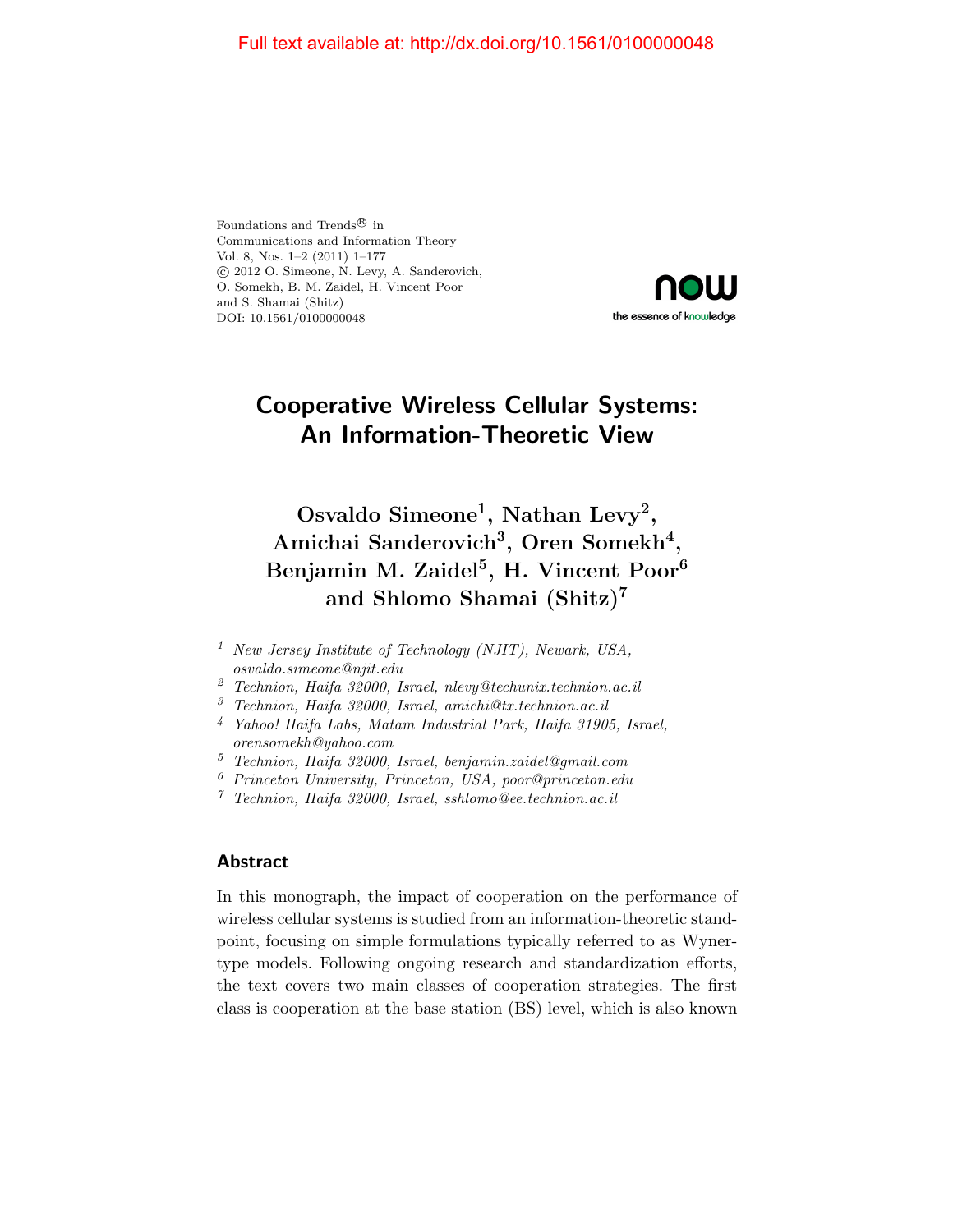as Multi-Cell Processing (MCP), network Multiple-Input Multiple-Output (MIMO), or Coordinated Multi-Point transmission/reception (CoMP). With MCP, cooperative decoding, for the uplink, or encoding, for the downlink, is enabled at the BSs. MCP is made possible by the presence of an architecture of, typically wired, backhaul links connecting individual BSs to a central processor (CP) or to one another. The second class of cooperative strategies allows cooperation in the form of relaying for conveying data between Mobile Stations (MSs) and BSs in either the uplink or the downlink. Relaying can be enabled by two possible architectures. A first option is to deploy dedicated Relay Stations (RSs) that are tasked with forwarding uplink or downlink traffic. The second option is for the MSs to act as RSs for other MSs.

MCP is first studied under ideal conditions on the backhaul links, namely by assuming that all BSs are connected to a CP with unlimitedcapacity links. Both Gaussian (nonfading) and flat-fading channels are analyzed, for the uplink and the downlink, and analytical insights are drawn into the performance advantages of MCP in different relevant operating regimes. Performance comparison is performed with standard Single-Cell Processing (SCP) techniques, whereby each BS decodes, in the uplink, or encodes, in the downlink, independently, as implemented with different spatial reuse factors. Then, practical constraints on the backhaul architecture enabling MCP are introduced. Specifically, three common settings are studied. In the first, all the BSs are connected to a CP via finite-capacity links. In the second, only BSs in adjacent cells are connected via (finite-capacity) backhaul links. In the third, only a subset of BSs is connected to a CP for joint encoding/decoding (clustered cooperation). Achievable rates for the three settings are studied and compared for both the uplink and the downlink.

The performance advantages of relaying are analyzed for cellular systems with dedicated RSs and with cooperative MSs. Different techniques are reviewed that require varying degrees of information about system parameters at the MSs, RSs, and BSs. Performance is investigated with both MCP and SCP, revealing a profound interplay between cooperation at the BS level and relaying. Finally, various open problems are pointed out.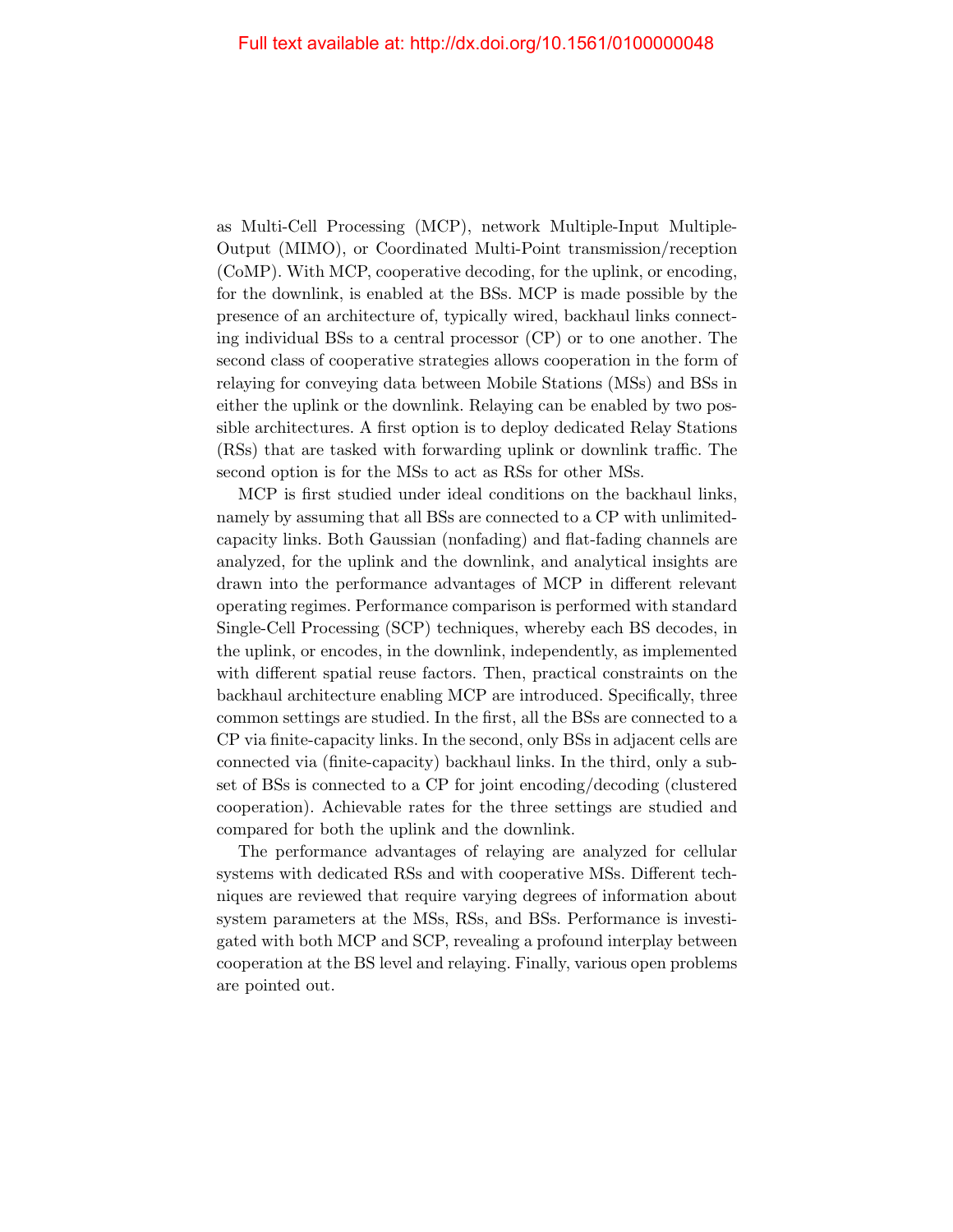## **Contents**

| Introduction<br>$\mathbf{1}$                           | $\mathbf{1}$   |
|--------------------------------------------------------|----------------|
| Motivation<br>1.1                                      | $\mathbf{1}$   |
| Approach and Goals<br>$1.2\,$                          | 3              |
| Outline<br>$1.3\,$                                     | $\overline{4}$ |
| <b>Cellular Models</b><br>$\bf{2}$                     | 7              |
| Uplink<br>$2.1\,$                                      | 7              |
| Downlink<br>$2.2\degree$                               | 13             |
| 2.3 Backhaul Architectures for Multi-Cell Processing   | 14             |
| Linear Wyner Models with Relaying<br>2.4               | 16             |
| Multi-Cell Processing in Gaussian Channels<br>3        | 21             |
| Uplink<br>3.1                                          | 22             |
| Downlink<br>3.2                                        | 31             |
| 3.3 Summary                                            | 32             |
| Multi-Cell Processing in Fading Channels<br>4          | 35             |
| Uplink<br>4.1                                          | 35             |
| 4.2 Downlink                                           | 53             |
| 4.3<br>Summary                                         | 61             |
| <b>Constrained Multi-Cell Processing: Uplink</b><br>5  | 63             |
| Finite-Capacity Backhaul to a Central Processor<br>5.1 | 63             |
| Local Backhaul between Adjacent BSs<br>$5.2\,$         | 78             |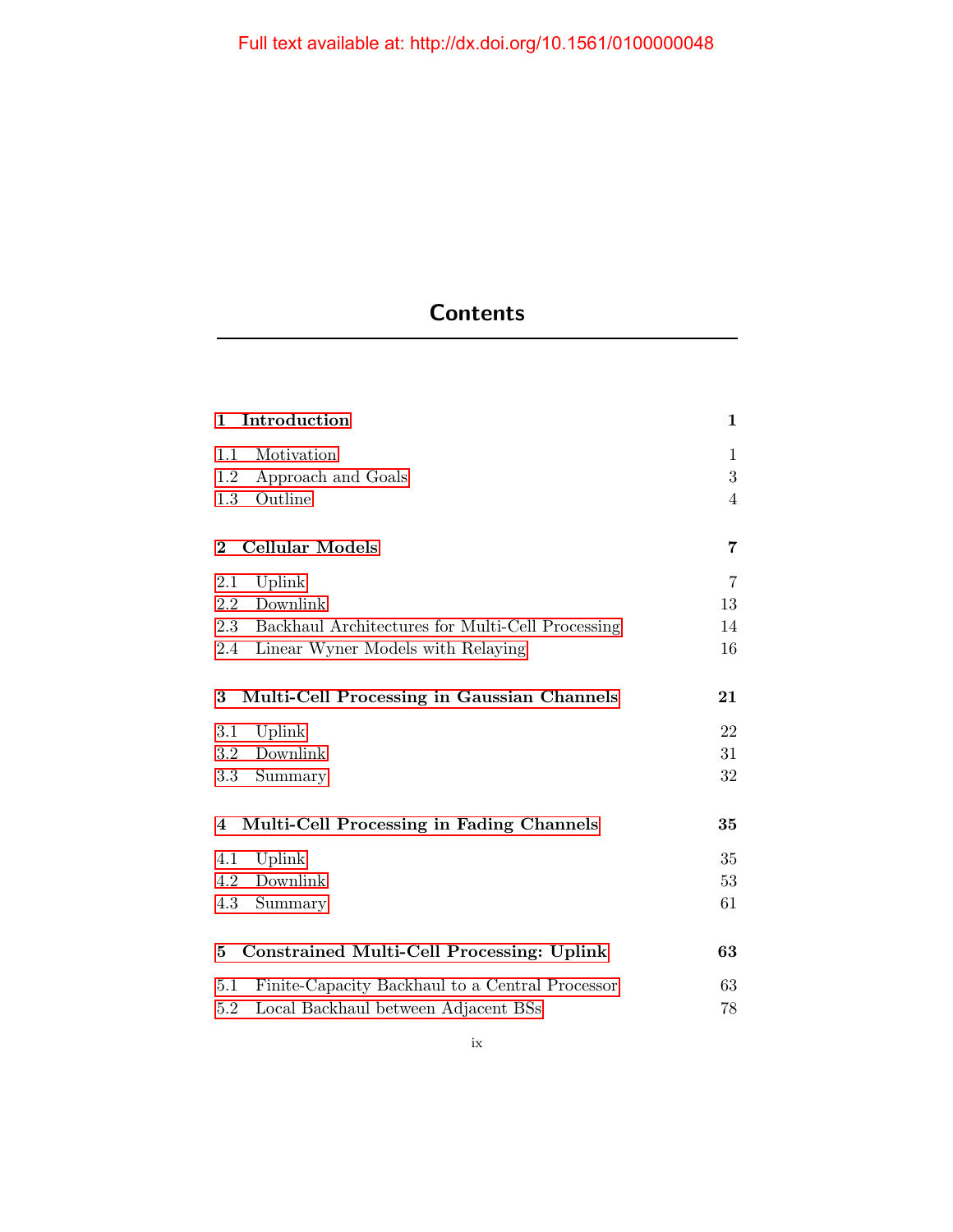| Clustered Cooperation<br>5.3<br>5.4<br>Summary                                                                                                                                                                                                                                        | 85<br>89                                                           |
|---------------------------------------------------------------------------------------------------------------------------------------------------------------------------------------------------------------------------------------------------------------------------------------|--------------------------------------------------------------------|
| <b>Constrained Multi-Cell Processing: Downlink</b><br>6                                                                                                                                                                                                                               | 91                                                                 |
| Finite-Capacity Backhaul to a Central Processor<br>6.1<br>6.2<br>Local Backhaul between Adjacent BSs<br>6.3<br>Clustered Cooperation<br>6.4<br>Summary                                                                                                                                | 91<br>96<br>99<br>99                                               |
| <b>Dedicated Relays</b><br>7                                                                                                                                                                                                                                                          | 101                                                                |
| 7.1<br>Upper Bound<br>Nonregenerative Relaying<br>7.2<br>Regenerative Relaying<br>7.3<br>Numerical Results<br>7.4<br>7.5<br>Summary<br><b>Mobile Station Cooperation</b><br>8<br>8.1<br>Upper Bound<br>Out-of-Band Cooperation<br>8.2<br>In-Band Cooperation<br>8.3<br>Summary<br>8.4 | 102<br>103<br>112<br>119<br>121<br>123<br>123<br>125<br>130<br>136 |
| <b>Concluding Remarks</b><br>9                                                                                                                                                                                                                                                        | 139                                                                |
| A Gelfand-Pinsker Precoding and<br><b>Dirty Paper Coding</b>                                                                                                                                                                                                                          | 143                                                                |
| A.1 GP and DPC<br>A.2 Application to Broadcast Channels                                                                                                                                                                                                                               | 143<br>145                                                         |
| <b>B</b> Uplink and Downlink Duality                                                                                                                                                                                                                                                  | 149                                                                |
| The CEO Problem<br>$\mathbf C$                                                                                                                                                                                                                                                        | 155                                                                |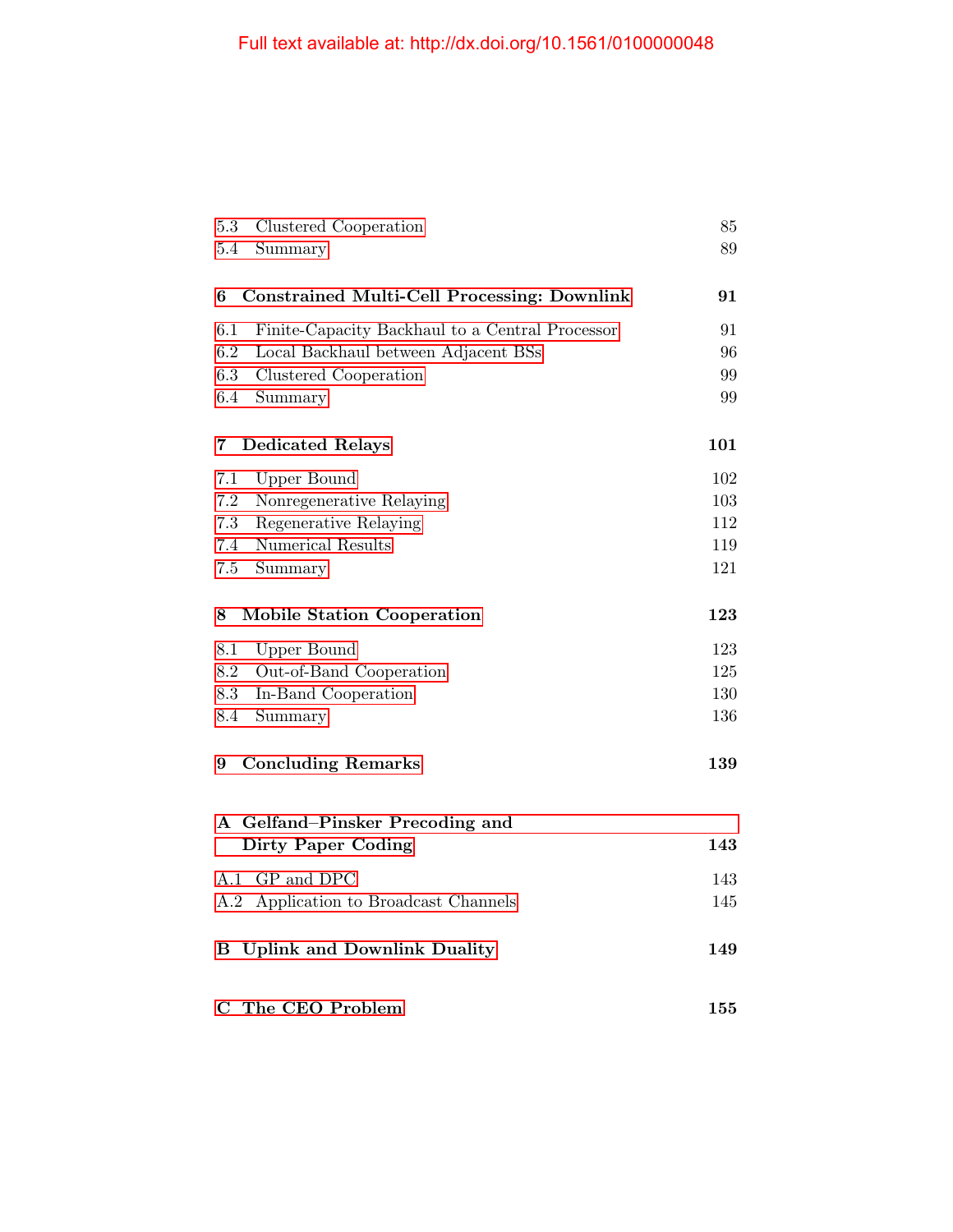| 159 |
|-----|
|     |
| 162 |
| 164 |
| 171 |
| 173 |
|     |
| 175 |
|     |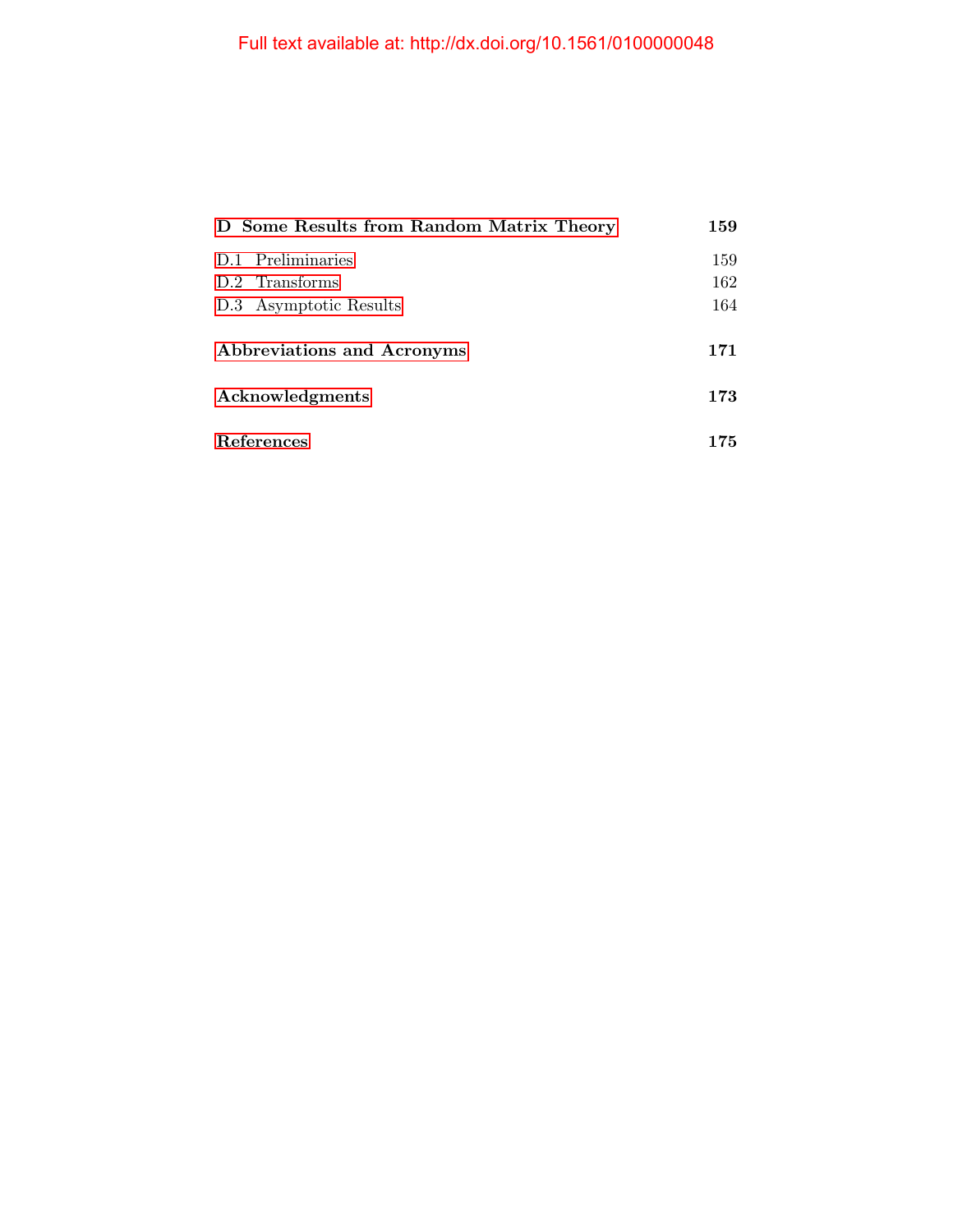<span id="page-10-0"></span>

In this section, we provide a brief introduction to the subject of this monograph and discuss the goals and outline of the text.

#### <span id="page-10-1"></span>1.1 Motivation

Cooperative communication refers to the coordinated transmission or reception by some nodes of a given communication network (see, e.g., [\[48\]](#page-18-0)). In the context of wireless cellular systems, cooperation is being currently studied in both academic research activities and standardization efforts in two different forms.

• Multi-Cell Processing (MCP): The first type of cooperative strategies is at the base station (BS) level, and is known as Multi-Cell Processing (MCP), network Multiple-Input Multiple-Output (MIMO) [\[122\]](#page-23-0) or Coordinated Multi-Point transmission/reception (CoMP), with the last term being used in the 4th Generation (4G)-Long Term Evolution (LTE)-Advanced cellular standard (see, e.g., [\[3\]](#page-15-1)). With MCP, cooperative decoding, for the uplink, or encoding, for the downlink, is enabled at the BSs. MCP is made possible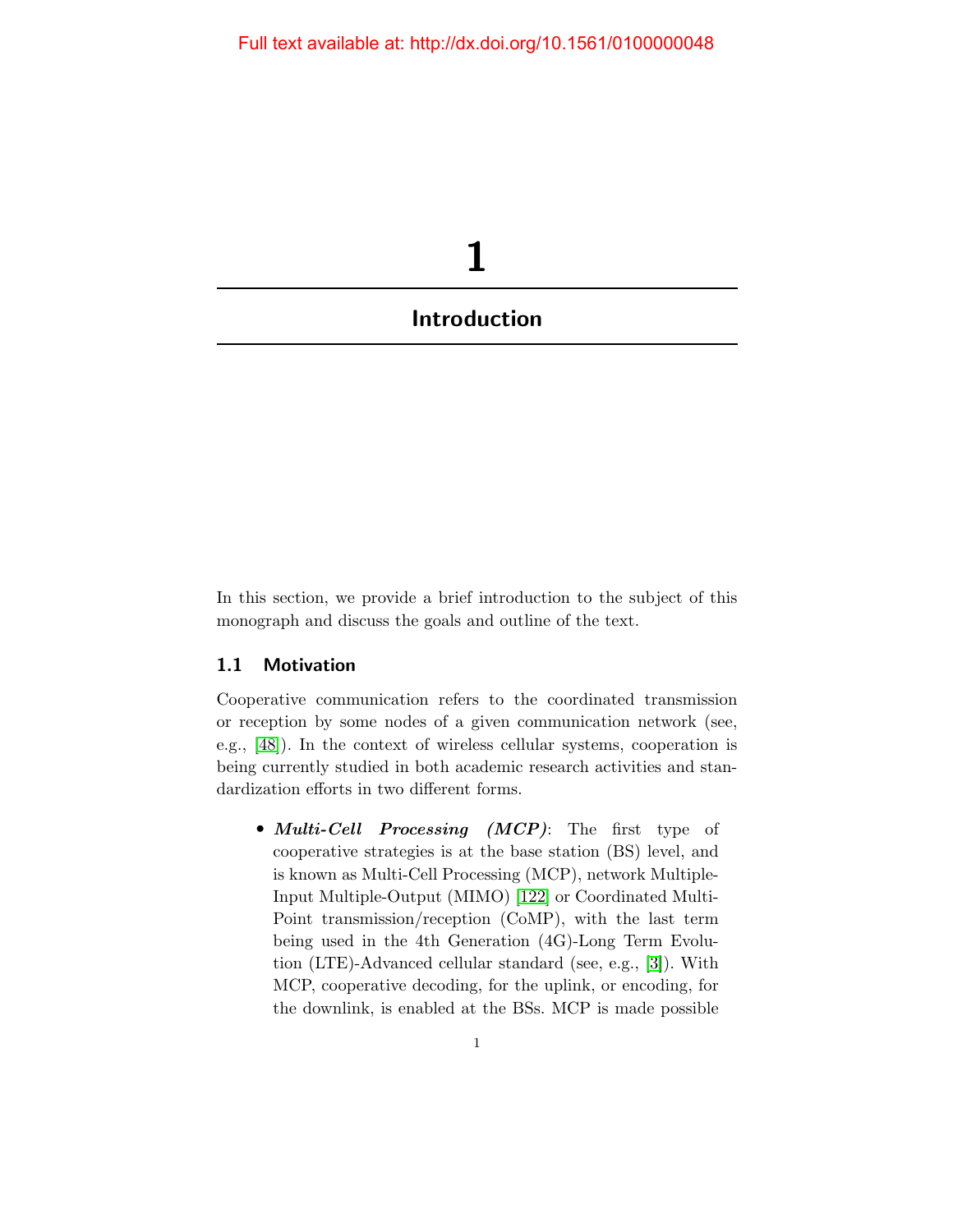#### 2 Introduction

by the presence of an architecture of, typically wired, backhaul links connecting individual BSs to a central processor (CP), or to one another.

• Relaying: The second class allows cooperation in the form of relaying for conveying data between Mobile Stations (MSs) and BSs in either the uplink or downlink. Relaying can be enabled by two possible architectures. A first option is to deploy *dedicated Relay Stations (RSs)* that are tasked with forwarding uplink or downlink traffic. The second option is for the MSs to act as RSs for other MSs.

The two approaches have different merits and expected performance gains, as discussed below. Overall, they are seen as extremely promising strategies to overcome the current problem of "bandwidth crunch" affecting cellular systems due to the ever increasing capacity demands [\[19\]](#page-16-0).

By enabling joint encoding and decoding across multiple cells, MCP has the capability to turn inter-cell interference from one of the main limitations on the system performance, as it is in conventional noncooperative cellular systems, into an asset. For instance, focusing on the downlink, thanks to inter-cell "interference", MCP enables all the BSs to communicate to any MS in the system in a cooperative fashion. This allows the BSs to control, and potentially cancel, inter-cell interference, and thus to serve the MSs at a rate that is not limited by such interference. Similar considerations apply to the uplink as well.

Beside interference mitigation, through BS cooperation, MCP allows beamforming, diversity, and multiuser diversity gains to be harnessed. The first of these gains refers to the possibility of performing coherent decoding or encoding across multiple BSs so as to boost the effective signal-to-noise ratio (SNR) in the uplink or downlink. The second, diversity, refers to the possibility of leveraging different signal paths from transmitter to receiver in order to increase the probability the transmitted signal is received with a sufficiently large SNR. The third, multiuser diversity, accounts for the design degrees of freedom afforded by the ability to schedule different users depending on their channel conditions across the whole network.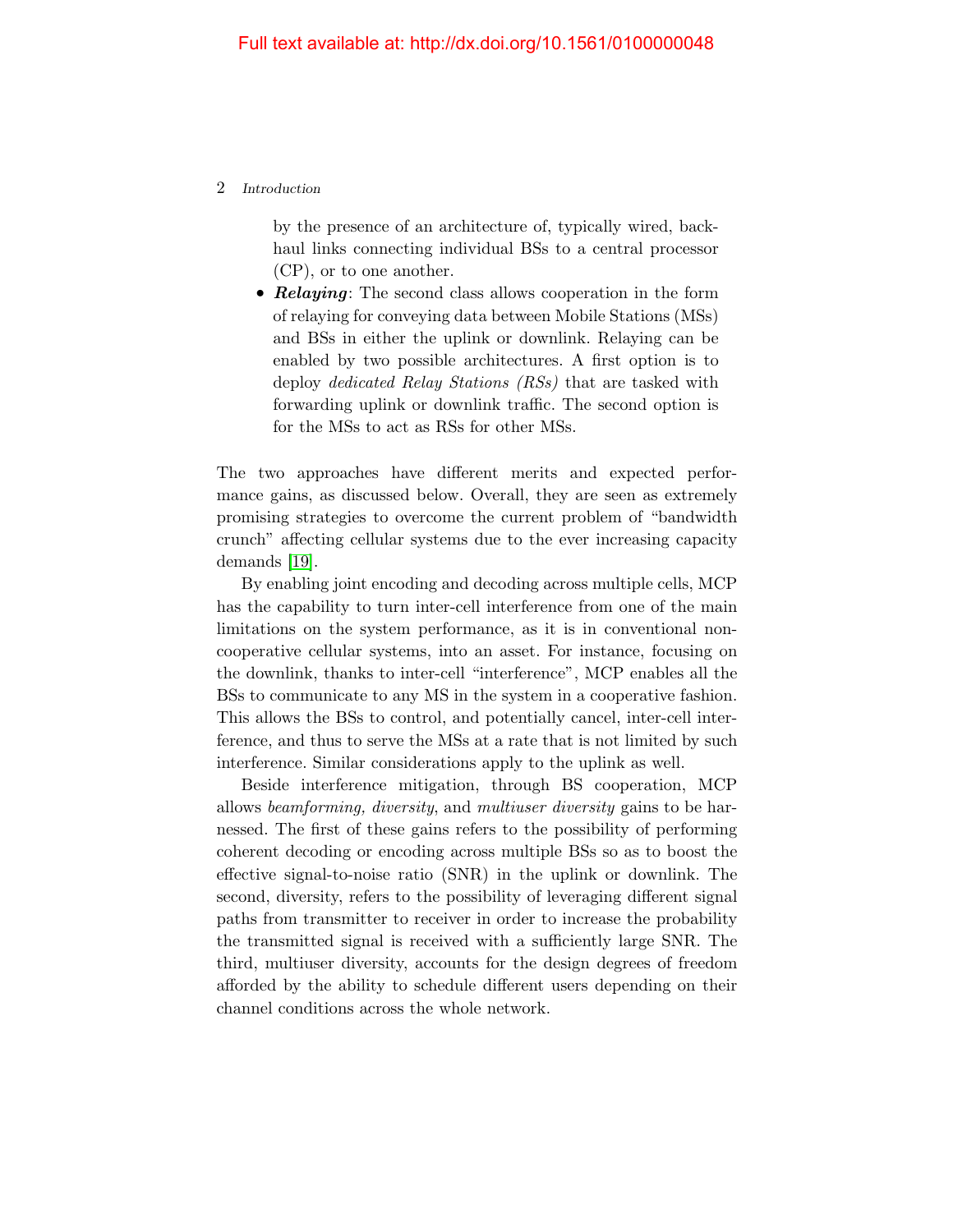1.2 Approach and Goals 3

Relaying, instead, is mostly seen as a way to extend the coverage of a given BS by enabling multihop transmission between an MS and a BS (see, e.g., [\[55,](#page-18-1) [110\]](#page-22-0)). Equivalently, it can also be seen as a means to reduce the required transmission energy in the uplink or downlink for given SNR requirements. Relaying also enables beamforming and diversity gains to be harnessed via cooperation between MSs or between MSs and RSs (see, e.g., [\[51\]](#page-18-2)).

#### <span id="page-12-0"></span>1.2 Approach and Goals

The analysis of MCP was initiated in the early works [\[33,](#page-17-0) [132\]](#page-24-0) for the uplink and in [\[96\]](#page-21-0) for the downlink. The analysis in these works is based on the assumption that the BSs are connected via unrestricted backhaul links (*error-free and unlimited capacity*) to a CP and focuses on models that, in information-theoretic terms, can be seen as *symmetric* Gaussian multiple access or broadcast interference channels. In these models, typically referred to as Wyner-type models, a number of users per cell are served by a single-antenna BS, as in a multiple access or broadcast channel, and interference takes place only between adjacent cells, as in partially connected interference networks. Both the models where cells are arranged along a line or in a more conventional bidimensional geometry can be considered, where the first class may model systems deployed along a highway, railroad, or long corridor (see [\[122\]](#page-23-0) for an implementation-based study), while the second applies to more general scenarios.

Wyner-type models are simple abstractions of cellular systems. They capture well one of the main aspects of such settings, namely the locality of inter-cell interference. The advantage of addressing the study of given transmission strategies on such models is the possibility to obtain analytical insights. These insights provide an invaluable stepping stone for the simulation-based studies that are necessary for a full performance assessment under more realistic operating conditions (see, e.g., [\[135\]](#page-24-1) for further considerations on this point).

In this monograph, we aim at providing an information-theoretic view of the advantages of cooperation in wireless cellular systems in terms of MCP, relaying and their interplay. In order to enable analysis,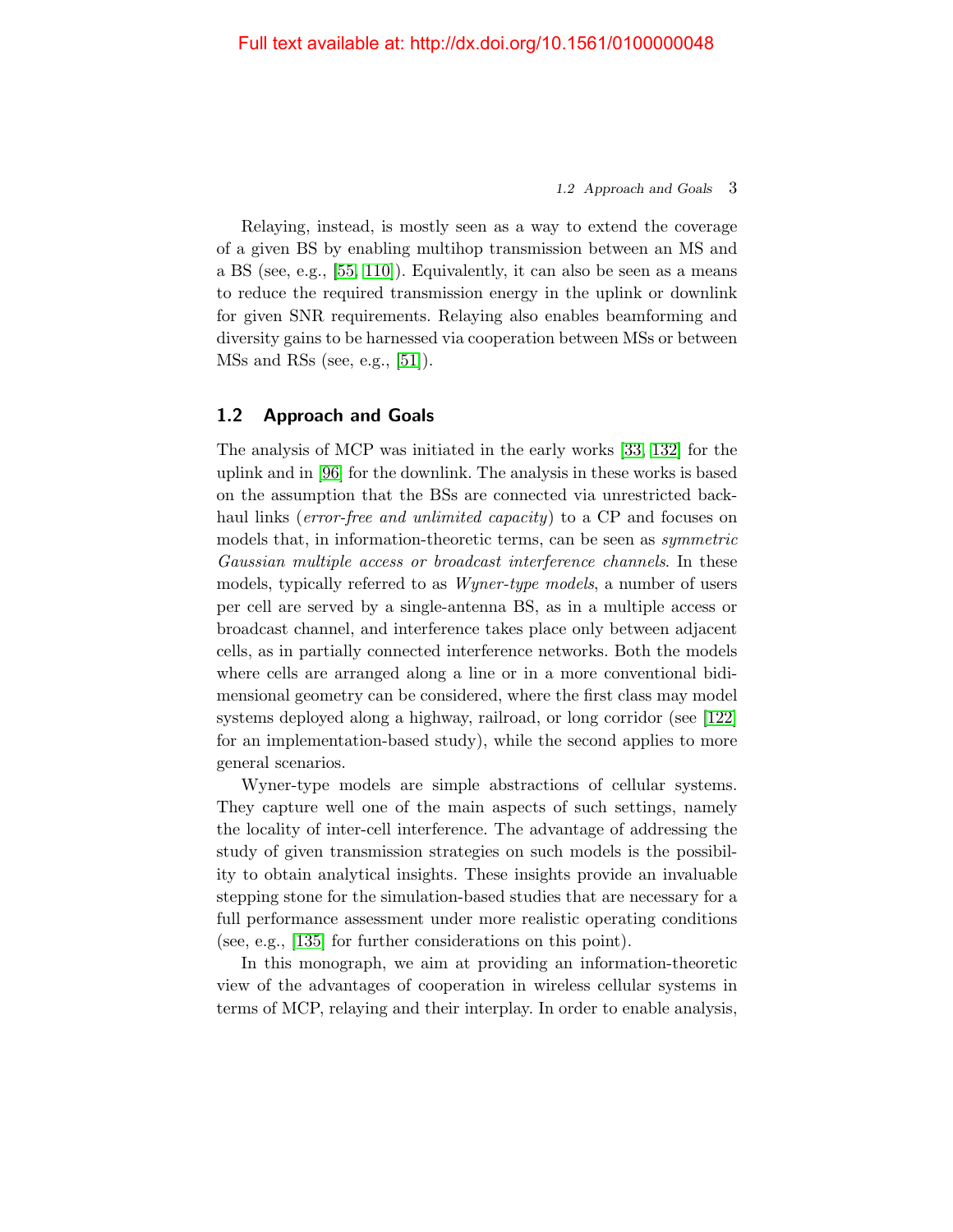#### 4 Introduction

we will adopt Wyner-type models. The treatment reviews a number of results available in the literature in a unified fashion that reveals their connections and illuminates general conclusions. We will keep the treatment as self-contained as possible, but we will privilege intuition over analytical details and technicalities. In particular, we will not provide any detailed proof. In doing so, our goal here is to provide an understanding of the performance of the cooperative techniques at hand and of the analytical tools used for this purpose.

As research in the field is still ongoing, the treatment will be far from complete, and we will point to open problems along the way. Nevertheless, we feel that the available results are mature and complete enough to warrant the treatment given in this text. We will provide a clear pointer to the main references used in compiling this monograph. However, we will not attempt to provide a comprehensive bibliography on the subject of cooperation for cellular system. It should also be emphasized that the focus here is based purely on information-theoretic arguments and is limited to Wyner-type models. In particular, we will leave out discussion of other more complex models and of important issues such as the signal-processing aspects of optimal beamforming and power allocation. A more complete list of references in this regard can be found in [\[28\]](#page-17-1). Previous shorter tutorials can be found in [\[92,](#page-21-1) [93\]](#page-21-2).

#### <span id="page-13-0"></span>1.3 Outline

The text is organized as follows. In Section [2,](#page--1-0) the models that will be adopted for analysis throughout the monograph are presented. Then, in Section [3,](#page--1-0) results are discussed that provide the performance of MCP under ideal conditions on the backhaul links, namely by assuming that all BSs are connected to a CP with unlimited-capacity links, and without accounting for fading. Section [4](#page--1-0) extends these results from the Gaussian model studied in the previous section to flat-fading channels for both uplink and downlink. Performance comparison is performed with standard Single-Cell Processing (SCP) techniques, whereby each BS decodes, in the uplink, or encodes, in the downlink, independently, as implemented with different spatial reuse factors. In Sections [5](#page--1-0) and [6,](#page--1-0) practical constraints on the backhaul architecture enabling MCP are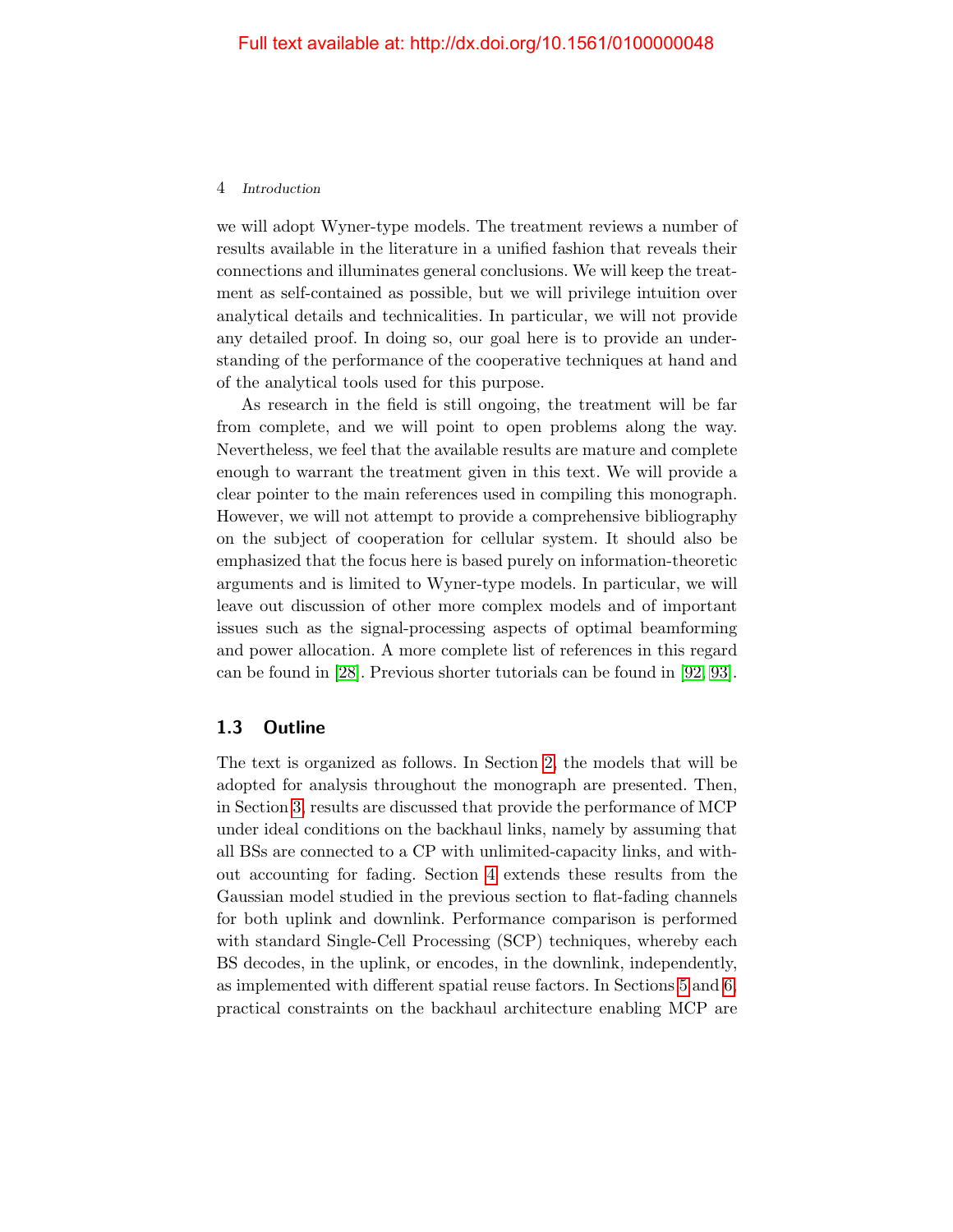#### 1.3 Outline 5

introduced for the uplink and downlink, respectively. Specifically, three common settings are studied. In the first, all BSs are connected in a CP via finite-capacity links. In the second, only BSs in adjacent cells are connected via (finite-capacity) backhaul links. In the third, only a subset of nearby BSs is connected to a CP for joint encoding/decoding (clustered cooperation). The performance advantages of relaying are finally analyzed for cellular systems with dedicated RSs (Section [7\)](#page--1-0) and with cooperative MSs (Section [8\)](#page--1-0) over Gaussian channels. Different techniques are proposed that require varying degrees of information about system parameters at the MSs, RSs, and BSs. Performance is analyzed with both MCP and SCP, revealing a profound interplay between cooperation at the BSs and relaying.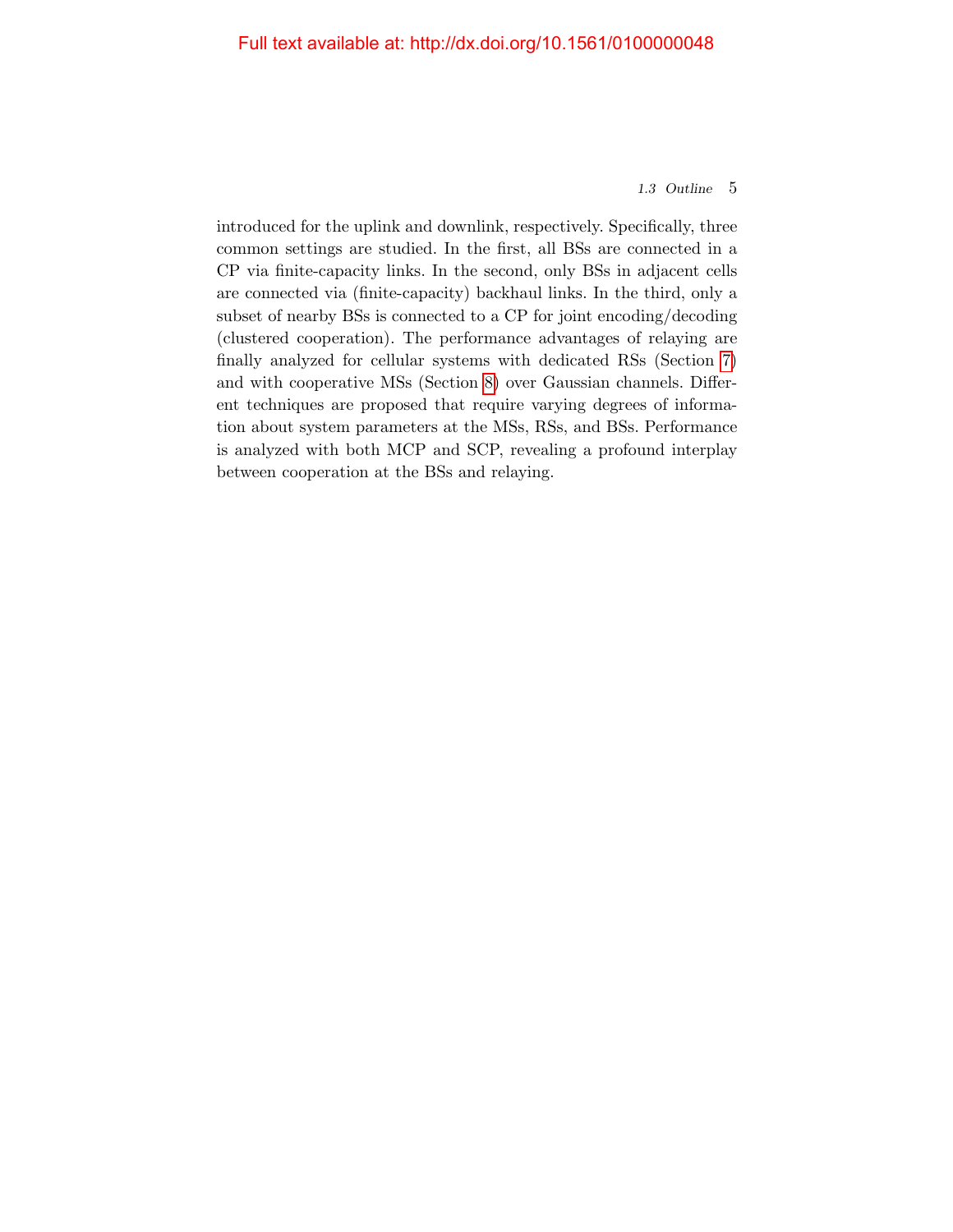- <span id="page-15-0"></span>[1] E. Aktas, J. Evans, and S. Hanly, "Distributed decoding in a cellular multipleaccess channel," in Proceedings of the IEEE International Symposium on Information Theory, p. 484, Chicago, IL, USA, June–July 2004.
- [2] G. W. Anderson and O. Zeitouni, "A CLT for a band matrix model," Probability Theory and Related Fields, vol. 134, pp. 283–338, 2005.
- <span id="page-15-1"></span>[3] J. G. Andrews, A. Ghosh, J. Zhang, and R. Muhamed, Fundamentals of LTE. Boston, MA, USA: Prentice-Hall, 2010.
- [4] Z. D. Bai, "Methodologies in spectral analysis of large dimensional random matrices, a review," Statistica Sinica, vol. 9, no. 3, pp. 611–677, 1999.
- [5] I. Bergel, D. Yellin, and S. Shamai, "Linear precoding bounds for the Wyner cellular channel model with limited cooperation," in Proceedings of the IEEE International Workshop on Signal Processing Advances in Wireless Communications, pp. 206–210, San Francisco, CA, USA, June 2011.
- [6] T. Berger, Z. Zhang, and H. Viswanathan, "The CEO problem," IEEE Transactions on Information Theory, vol. 42, no. 3, pp. 887–902, May 1996.
- [7] R. Bhagavatula and R. W. Heath, "Adaptive limited feedback for sum-rate maximizing beamforming in cooperative multicell systems," IEEE Transactions on Signal Processing, vol. 59, no. 2, pp. 800–811, February 2011.
- [8] E. Biglieri, J. Proakis, and S. Shamai, "Fading channels: Information-theoretic and communications aspects," IEEE Transactions on Information Theory, vol. 44, no. 6, pp. 2619–2692, October 1998.
- [9] S. Boyd and L. Vandenberghe, Convex Optimization. Cambridge, UK: Cambridge University Press, 2004.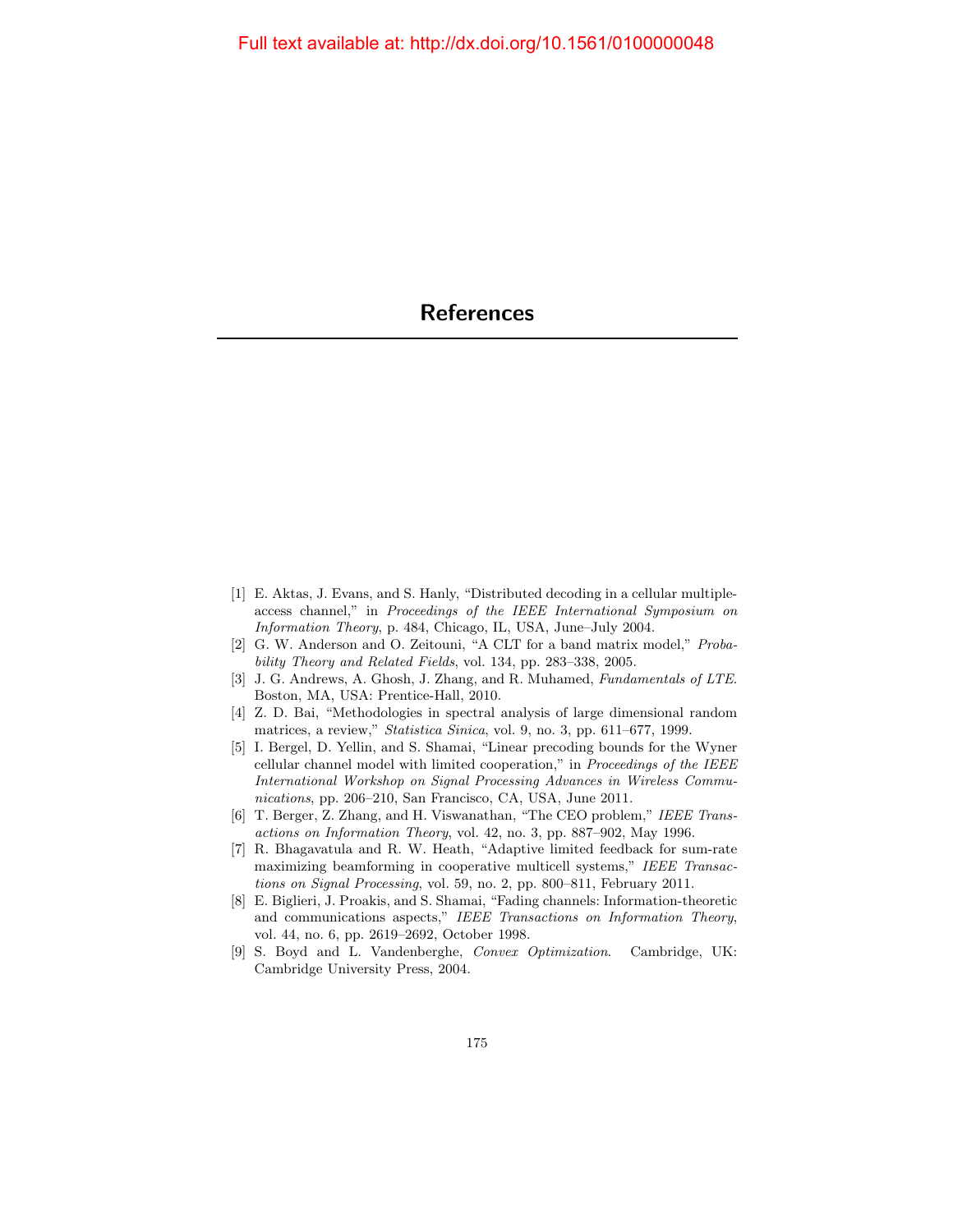- [10] L. Brandenburg and A. Wyner, "Capacity of the Gaussian channel with memory: The multivariate case," Bell System Technical Journal, vol. 53, pp. 745– 779, May 1974.
- [11] G. Caire, N. Jindal, and S. Shamai, "On the required accuracy of transmitter channel state information in multiple antenna broadcast channels," in Proceedings of the 41st Asilomar Conference on Signals, Systems and Computers, pp. 287–291, Pacific Grove, CA, USA, November 2007.
- [12] G. Caire and S. Shamai (Shitz), "On the achievable throughput of multiantenna Gaussian broadcast channels," IEEE Transactions on Information Theory, vol. 49, no. 7, pp. 1691–1706, July 2003.
- [13] R. S. Cheng and S. Verdú, "Gaussian multiaccess channels with ISI: Capacity region and multiuser water-filling," IEEE Transactions on Information Theory, vol. 39, no. 3, pp. 773–785, May 1993.
- [14] A. Cohen and A. Lapidoth, "The Gaussian watermarking game," IEEE Transactions on Information Theory, vol. 48, no. 6, pp. 1639–1667, June 2002.
- [15] M. H. M. Costa, "Writing on dirty paper," IEEE Transactions on Information Theory, vol. IT-29, no. 3, pp. 439–441, May 1983.
- [16] R. Couillet and M. Debbah, Random Matrix Methods for Wireless Communications. Cambridge, UK: Cambridge University Press, 2011.
- [17] T. M. Cover and J. A. Thomas, Elements of Information Theory. Hoboken, NJ, USA: John Wiley and Sons, Inc., 1991.
- [18] R. Dabora and S. Servetto, "On the role of estimate-and-forward with time sharing in cooperative communication," IEEE Transactions on Information Theory, vol. 54, no. 10, pp. 4409–4431, October 2008.
- <span id="page-16-0"></span>[19] R. A. DiFazio and P. J. Pietraski, "The bandwidth crunch: Can wireless technology meet the skyrocketing demand for mobile data?," in Proceedings of the IEEE Systems, Applications and Technology Conference, pp. 1–6, New York City, NY, USA, May 2011.
- [20] S. C. Draper, B. J. Frey, and F. R. Kschischang, "Iterative decoding of a broadcast message," in Proceedings of the 41st Annual Allerton Conference on Communications, Control and Computing, Monticello, IL, USA, 2003.
- [21] M. Duarte, C. Dick, and A. Sabharwal, "Experiment-driven characterization of full-duplex wireless systems," submitted [arXiv:1107.1276v1], 2011.
- [22] A. El Gamal and Y.-H. Kim, Network Information Theory. Cambridge, UK: Cambridge University Press, 2012.
- [23] U. Erez, S. Shamai (Shitz), and R. Zamir, "Capacity and lattice strategies for canceling known interference," IEEE Transactions on Information Theory, vol. 51, no. 11, pp. 3820–3833, November 2005.
- [24] U. Erez and S. ten Brink, "A close-to-capacity dirty paper coding scheme," IEEE Transactions on Information Theory, vol. 51, no. 10, pp. 3417–3432, October 2005.
- [25] U. Erez and R. Zamir, "Achieving  $\frac{1}{2} \log(1 + \text{SNR})$  on the AWGN channel with lattice encoding and decoding," IEEE Transactions on Information Theory, vol. 50, no. 10, pp. 2293–2314, October 2004.
- [26] G. D. Forney Jr., "On the role of MMSE estimation in approaching the information-theoretic limits of linear Gaussian channels: Shannon meets Wiener," in Proceedings of the 41st Annual Allerton Conference on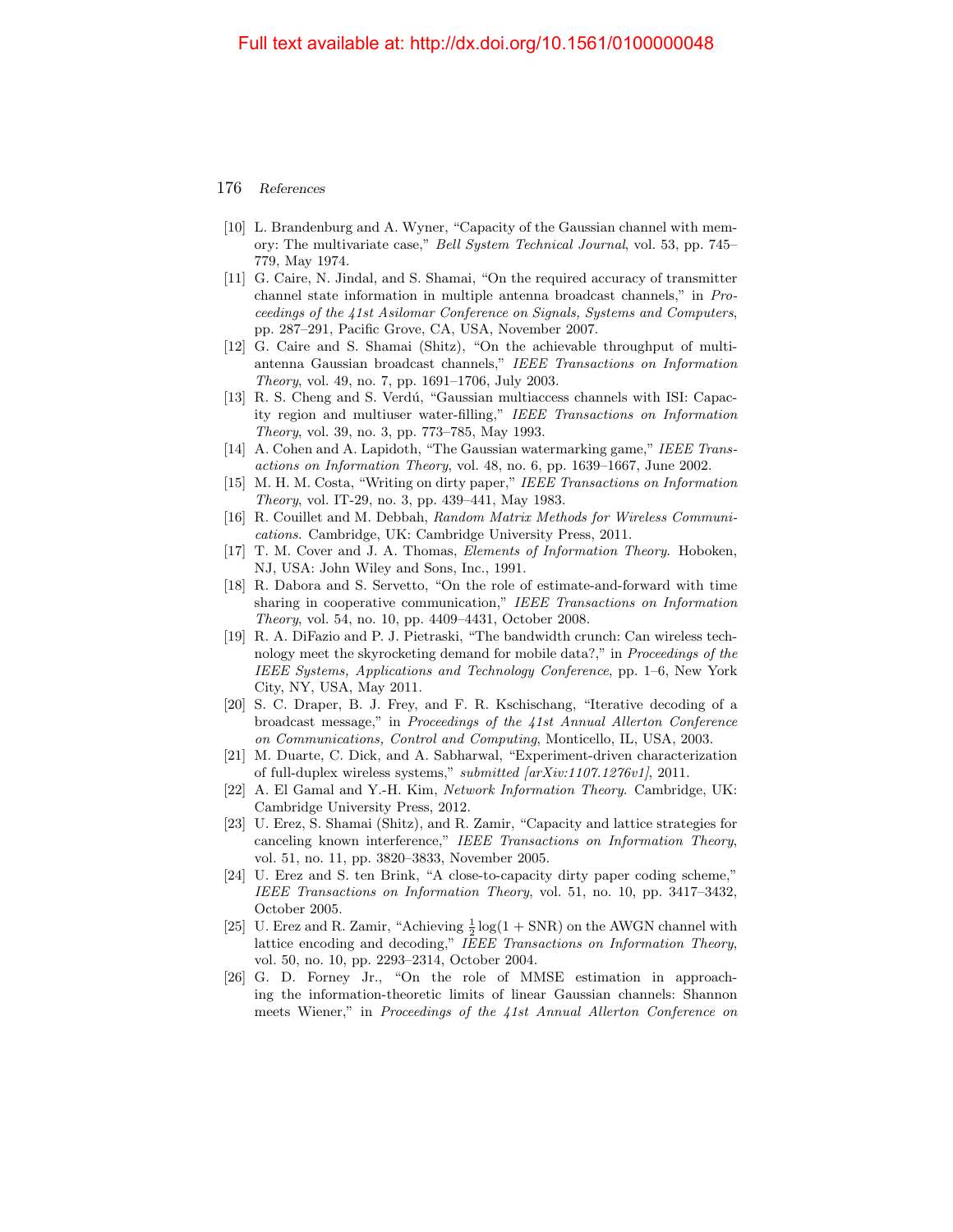Communication, Control and Computing, pp. 430–439, Monticello, IL, USA, October 2003.

- [27] S. Gelfand and M. Pinsker, "Coding for channels with random parameters," Problems of Control and Information Theory, vol. 9, no. 1, pp. 19–31, 1980.
- <span id="page-17-1"></span>[28] D. Gesbert, S. Hanly, H. Huang, S. Shamai Shitz, O. Simeone, and W. Yu, "Multi-cell MIMO cooperative networks: A new look at interference," IEEE Journal on Selected Areas in Communications, vol. 28, no. 9, pp. 1380–1408, December 2010.
- [29] V. L. Girko, Theory of Random Determinants. Boston, MA, USA: Kluwer, 1990.
- [30] R. M. Gray, "Toeplitz and circulant matrices: A review," Trends in Communications and Information Theory, vol. 2, no. 3, Hanover, MA, USA: Now Publishers Inc., December 2006.
- [31] D. Guo, S. Shamai (Shitz), and S. Verdú, "Mutual information and minimum mean-square error in Gaussian channels," IEEE Transactions on Information Theory, vol. 51, no. 4, pp. 1261–1282, April 2005.
- [32] T. S. Han and K. Kobayashi, "A new achievable rate region for the interference channel," IEEE Transactions on Information Theory, vol. 27, no. 1, pp. 49–60, January 1981.
- <span id="page-17-0"></span>[33] S. V. Hanly and P. A. Whiting, "Information-theoretic capacity of multireceiver networks," Telecommunications Systems, vol. 1, pp. 1–42, 1993.
- [34] Z. Hasan, H. Boostanimehr, and V. K. Bhargava, "Green cellular networks: A survey, some research issues and challenges," IEEE Communications Surveys and Tutorials, vol. 13, no. 4, pp. 524–540, Fourth Quarter 2011.
- [35] B. Hassibi and B. Hochwald, "How much training is needed in multipleantenna wireless links?," IEEE Transactions on Information Theory, vol. 49, no. 4, pp. 951–963, April 2003.
- [36] S.-N. Hong and G. Caire, "Quantized compute and forward: A low-complexity architecture for distributed antenna systems," in Proceedings of the IEEE Information Theory Workshop, pp. 420–424, Paraty, Brazil, October 2011.
- [37] S.-N. Hong and G. Caire, "Reverse compute and forward: A low-complexity architecture for downlink distributed antenna systems," ArXiv e-prints, [http:](http://adsabs.harvard.edu/abs/2012arXiv1202.0854H) [//adsabs.harvard.edu/abs/2012arXiv1202.0854H](http://adsabs.harvard.edu/abs/2012arXiv1202.0854H), February 2012.
- [38] J. Hoydis, M. Kobayashi, and M. Debbah, "Optimal channel training in uplink network mimo systems," IEEE Transactions on Signal Processing, vol. 59, no. 6, pp. 2824–2833, June 2011.
- [39] H. Huang, C. B. Papadias, and S. Venkatesan, MIMO Communication for Cellular Networks. New York, USA: Springer, 2012.
- [40] S. A. Jafar, "Interference alignment: A new look at signal dimensions in a communication network," Foundations and Trends in Communications and Information Theory, vol. 7, no. 1, Hanover MA, USA: Now Publishers Inc., 2011.
- [41] N. Jindal, "Multi-user communication systems: Capacity, duality, and cooperation," PhD Thesis, Stanford University, Stanford, CA, July 2004.
- [42] N. Jindal, W. Rhee, S. Vishwanath, S. A. Jafar, and A. Goldsmith, "Sum power iterative water-filling for multi-antenna Gaussian broadcast channels,"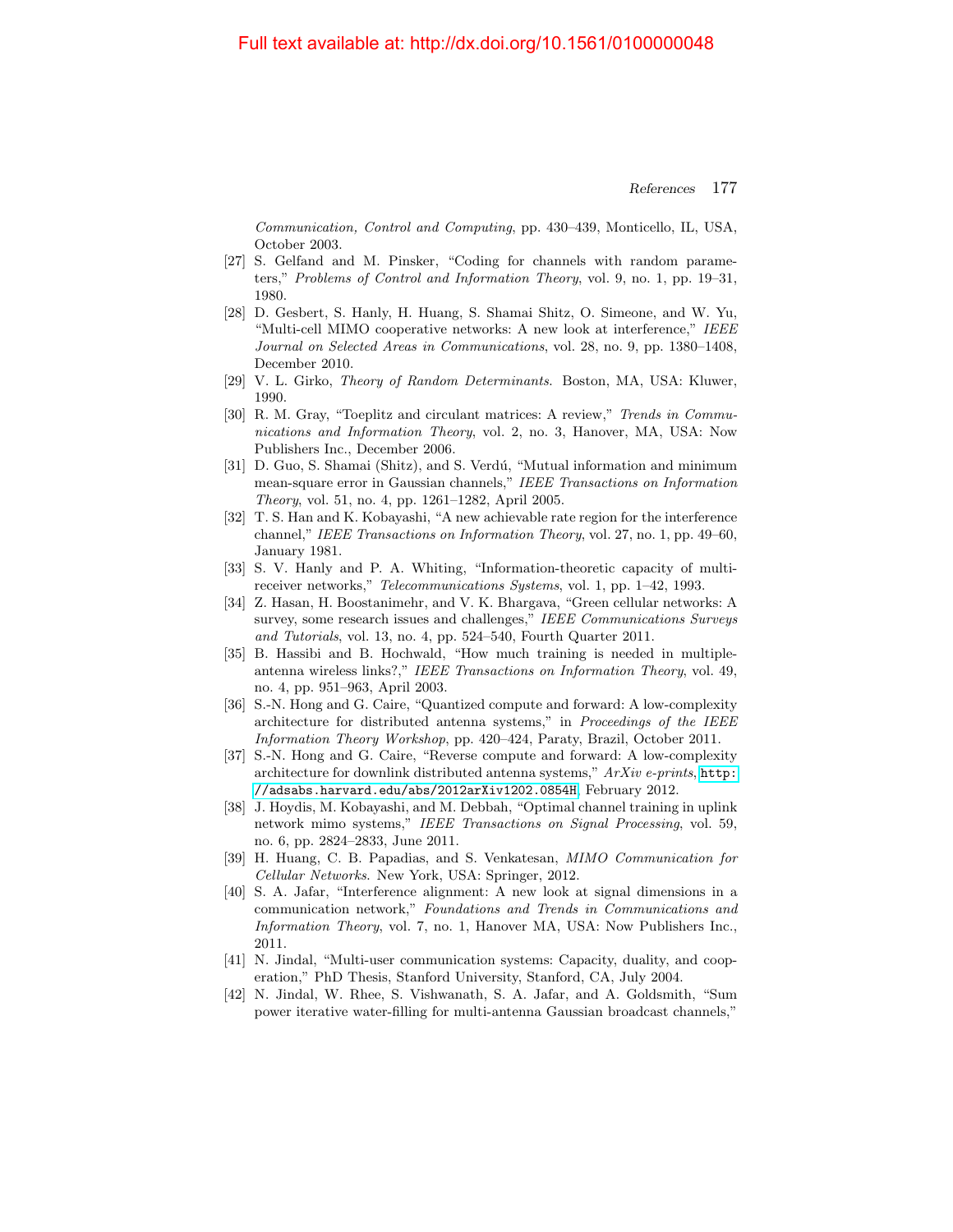IEEE Transactions on Information Theory, vol. 51, no. 4, pp. 1570–1580, April 2005.

- [43] S. Jing, D. N. C. Tse, J. Hou, J. Soriaga, J. E. Smee, and R. Padovani, "Downlink macro-diversity in cellular networks," in Proceedings of the IEEE International Symposium on Information Theory, pp. 1–5, Nice, France, June 2007.
- [44] G. Keshet, Y. Steinberg, and N. Merhav, "Channel coding in the presence of side information," Foundations and Trends in Communications and Information Theory, vol. 4, no. 6, pp. 445–586, Hanover MA, USA: Now Publishers Inc., 2008.
- [45] Kiran and D. N. C. Tse, "Effective interference and effective bandwidth of linear multiuser receivers in asynchronous CDMA systems," IEEE Transactions on Information Theory, vol. 46, no. 4, pp. 1426–1447, July 2000.
- [46] M. Kobayashi and G. Caire, "An iterative water-filling algorithm for maximum weighted sum-rate of Gaussian MIMO-BC," IEEE Journal on Selected Areas in Communications, vol. 24, no. 8, pp. 1640–1646, August 2006.
- [47] G. Kramer, "Outer bounds on the capacity of Gaussian interference channels," IEEE Transactions on Information Theory, vol. 50, no. 3, pp. 581–586, March 2004.
- <span id="page-18-0"></span>[48] G. Kramer, M. Gastpar, and P. Gupta, "Cooperative strategies and capacity theorems for relay networks," IEEE Transactions on Information Theory, vol. 51, no. 9, pp. 3037–3063, September 2005.
- [49] M. G. Krein and A. A. Nudelman, The Markov Moment Problem and External Problems, vol. 50. Providence, RI, USA: American Mathematical Society, 1977.
- [50] L. Lai and H. E. Gamal, "On cooperation in energy efficient wireless networks: The role of altruistic nodes," IEEE Transactions on Wireless Communications, vol. 7, no. 5, pp. 1868–1878, May 2008.
- <span id="page-18-2"></span>[51] N. Laneman, D. Tse, and G. Wornell, "Cooperative diversity in wireless networks: Efficient protocols and outage behavior," IEEE Transactions on Information Theory, vol. 50, no. 12, pp. 3062–3080, December 2004.
- [52] A. Lapidoth, N. Levy, S. Shamai (Shitz), and M. Wigger, "Cognitive Wyner networks with clustering decoding," submitted to IEEE Transactions on Information Theory, arXiv:1203.3659.
- [53] A. Lapidoth, S. Shamai (Shitz), and M. Wigger, "A linear interference network with local side-information," in Proceedings of the 2007 IEEE International Symposium on Information Theory, Nice, France, June 2007.
- [54] A. Lapidoth, S. Shamai (Shitz), and M. A. Wigger, "On the capacity of fading MIMO broadcast channels with imperfect transmitter side-information," in Proceedings of the 43rd Annual Allerton Conference on Communication, Control, and Computing, Monticello, IL, USA, September 2005. (Invited paper).
- <span id="page-18-1"></span>[55] L. Le and E. Hossain, "Multihop cellular networks: Potential gains, research challenges, and a resource allocation framework," IEEE Communications Magazine, vol. 45, no. 9, pp. 66–73, September 2007.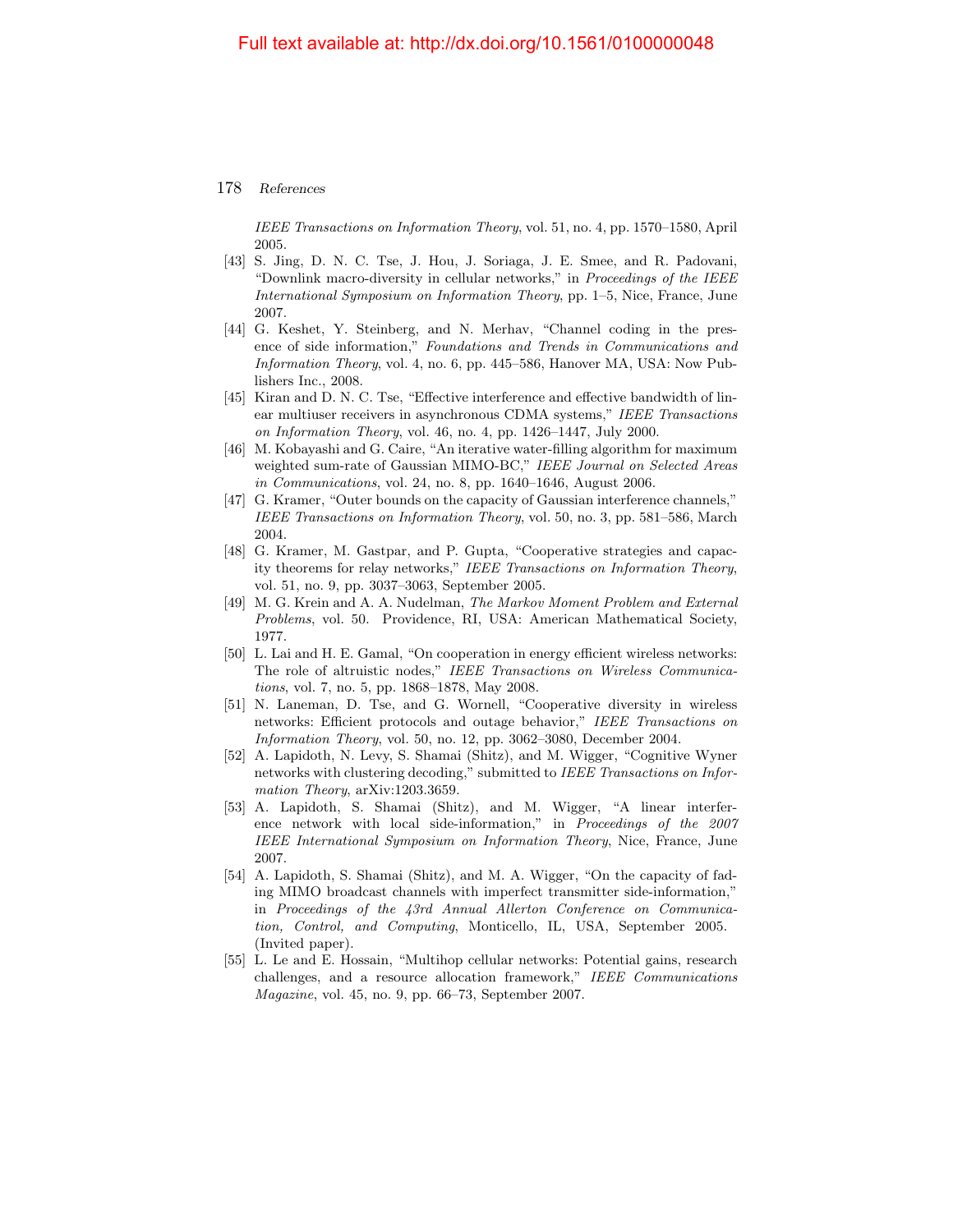- [56] N. Letzepis, "Gaussian cellular multiple access channels," PhD. Thesis, Institute for Telecommunications Research, University of South Australia, Mawson Lakes, Australia, December 2006.
- [57] N. Levy, "Information theoretic aspects of cellular communication models with joint multiple-cell processing," Ph.D. Thesis, Technion, Haifa, Israel, July 2009.
- [58] N. Levy, S. Shamai, M. Wigger, and A. Lapidoth, "A cognitive network with clustered decoding," in Proceedings of the IEEE Symposium on Information Theory, Seoul, South Korea, June–July 2009.
- [59] N. Levy and S. Shamai (Shitz), "Clustered local decoding for Wyner-type cellular models," IEEE Transactions on Information Theory, vol. 55, no. 11, pp. 4967–4985, November 2009.
- [60] N. Levy and S. Shamai (Shitz), "Information theoretic aspects of users' activity in a Wyner-like cellular model," IEEE Transactions on Information Theory, vol. 56, no. 5, pp. 2241–2248, May 2010.
- [61] N. Levy, O. Zeitouni, and S. Shamai (Shitz), "Central limit theorem and large deviations of the fading Wyner cellular model via product of random matrices theory," Problems of Information Transmission, vol. 45, no. 1, pp. 5–22, 2009.
- [62] N. Levy, O. Zeitouni, and S. Shamai (Shitz), "On information rates of the fading Wyner cellular model via the Thouless formula for the strip," IEEE Transactions on Information Theory, vol. 56, no. 11, pp. 5495–5514, November 2010.
- [63] Y. Liang and A. Goldsmith, "Symmetric rate capacity of cellular systems with cooperative base stations," in Proceedings of the IEEE Global Communications Conference, San Francisco, CA, USA, November–December 2006.
- [64] Lightradio: White paper 1 White paper, Alcatel-Lucent, 2011.
- [65] S. H. Lim, Y.-H. Kim, A. El Gamal, and S.-Y. Chung, "Noisy network coding," IEEE Transactions on Information Theory, vol. 57, no. 5, pp. 3132–3152, May 2011.
- [66] K. Liu, V. Raghavan, and A. M. Sayeed, "Capacity scaling and spectral efficiency in wide-band correlated MIMO channels," IEEE Transactions on Information Theory, vol. 49, no. 10, pp. 2504–2526, October 2003.
- [67] Y. Liu and E. Erkip, "On the sum capacity of K-user cascade Gaussian Zinterference channel," in Proceedings of the IEEE International Symposium on Information Theory, Saint Petersburg, Russia, July 2011.
- [68] A. Lozano, R. W. Heath, Jr., and J. G. Andrews, "Fundamental limits of cooperation," ArXiv e-prints, March 2012.
- [69] A. Lozano, A. M. Tulino, and S. Verdú, "High-SNR power offset in multiantenna communication," in Proceedings of the IEEE International Symposium on Information Theory, Chicago, IL, USA, June–July 2004.
- [70] M. Maddah-Ali and D. Tse, "Completely stale transmitter channel state information is still very useful," in Proceedings of the 48th Annual Allerton Conference on Communication, Control, and Computing, pp. 1188–1195, Monticello, IL, USA, September–October 2010.
- [71] G. Maierbacher and J. Barros, "Low-complexity coding for the CEO problem with many encoders," in Proceedings of the Symposium on Information Theory in the Benelux, Brussels, Belgium, May 2005.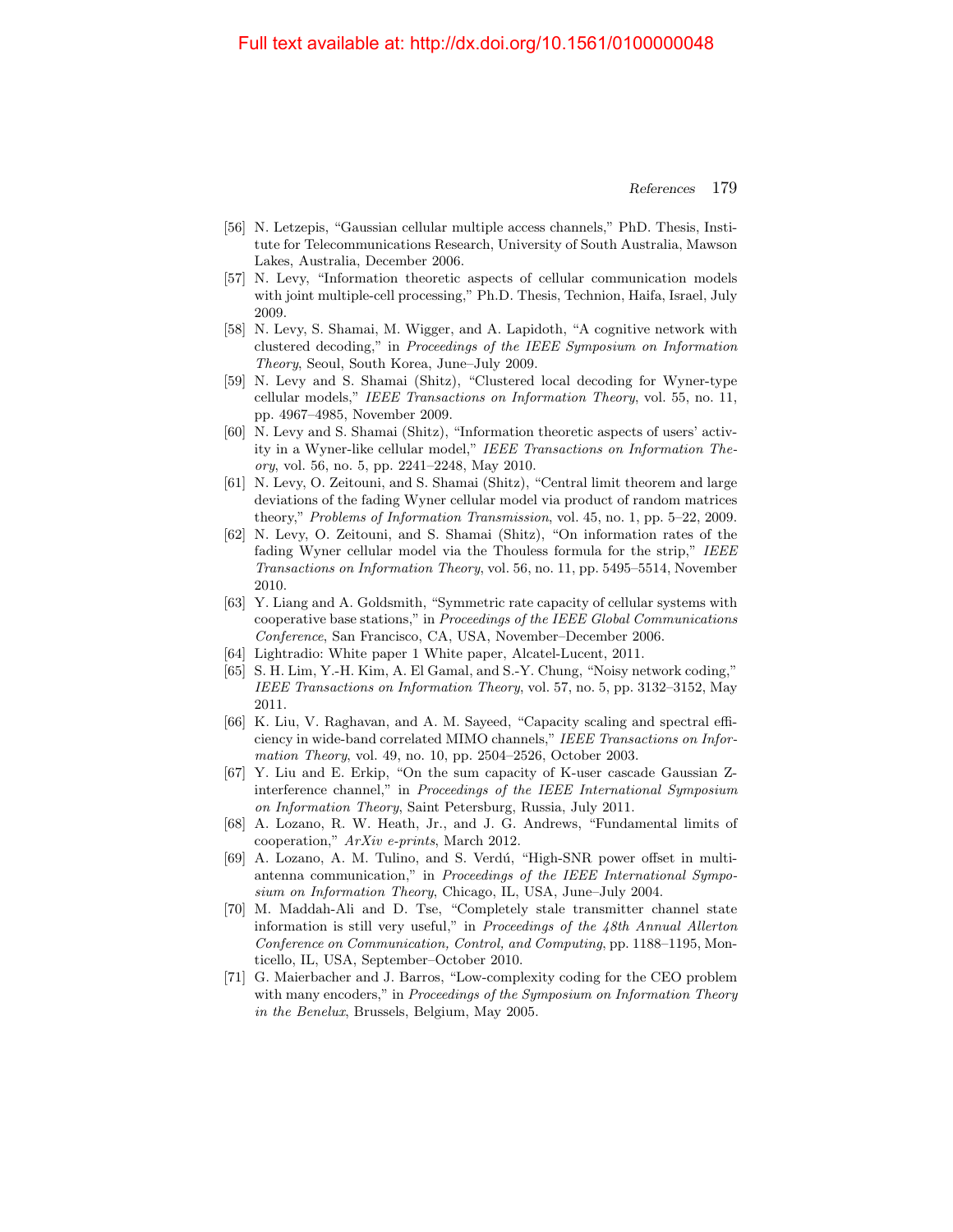- [72] H. Maleki, S. A. Jafar, and S. Shamai, "Retrospective interference alignment," submitted, abs/1009.3593, 2010.
- [73] I. Marict', B. Bostjancic, and A. Goldsmith, "Resource allocation for constrained backhaul in picocell networks," in Proceedings of the Information Theory and Applications Workshop, pp. 1–6, La Jolla, CA, USA, February 2011.
- [74] P. Marsch and G. Fettweis, "On uplink network MIMO under a constrained backhaul and imperfect channel knowledge," in Proceedings of the IEEE International Conference on Communications, pp. 1–6, Dresden, Germany, June 2009.
- [75] V. A. Mar˘cenko and L. A. Pastur, "Distributions of eigenvalues for some sets of random matrices," Math USSR-Sbornik, vol. 1, pp. 457–483, 1967.
- [76] M. Mohseni, R. Zhang, and J. M. Cioffi, "Optimized transmission for fading multiple-access and broadcast channels with multiple antennas," IEEE Journal on Selected Areas in Communications, vol. 24, no. 8, pp. 1627–1639, August 2006.
- [77] R. Narasimhan, "Individual outage rate regions for fading multiple access channels," in Proceedings of the IEEE International Symposium on Information Theory, pp. 1571–2660, Nice, France, June 2007.
- [78] A. Narula, "Information theoretic analysis of multiple-antenna transmission diversity," PhD Thesis, Massachusetts Institute of Technology (MIT), Cambridge, MA, USA, June 1997.
- [79] B. Nazer, A. Sanderovich, M. Gastpar, and S. Shamai, "Structured superposition for backhaul constrained cellular uplink," in Proceedings of the IEEE Symposium on Information Theory, pp. 1530–1534, Seoul, South Korea, June– July 2009.
- [80] Y. Oohama, "The rate-distortion function for the quadratic Gaussian CEO problem," IEEE Transactions on Information Theory, vol. 44, no. 3, pp. 1057–1070, May 1998.
- [81] Y. Oohama, "Rate-distortion theory for Gaussian multiterminal source coding systems with several side informations at the decoder," IEEE Transactions on Information Theory, vol. 51, no. 7, pp. 2577–2593, July 2005.
- [82] L. H. Ozarow, S. Shamai (Shitz), and A. D. Wyner, "Information theoretic considerations for cellular mobile radio," IEEE Transactions on Vehicular Technology, vol. 43, no. 2, pp. 359–378, May 1994.
- [83] V. Prabhakaran, D. Tse, and K. Ramachandran, "Rate region of the quadratic Gaussian CEO problem," in Proceedings of the International Symposium on Information Theory, p. 119, Chicago, IL, USA, June–July 2004.
- [84] S. Ramprashad and G. Caire, "Cellular vs. network MIMO: A comparison including the channel state information overhead," in Proceedings of the 20th IEEE International Symposium on Personal, Indoor and Mobile Radio, pp. 878–884, Tokyo, Japan, September 2009.
- [85] A. Sanderovich, S. Shamai (Shitz), Y. Steinberg, and G. Kramer, "Communication via decentralized processing," IEEE Transactions on Information Theory, vol. 54, no. 7, pp. 3008–3023, July 2008.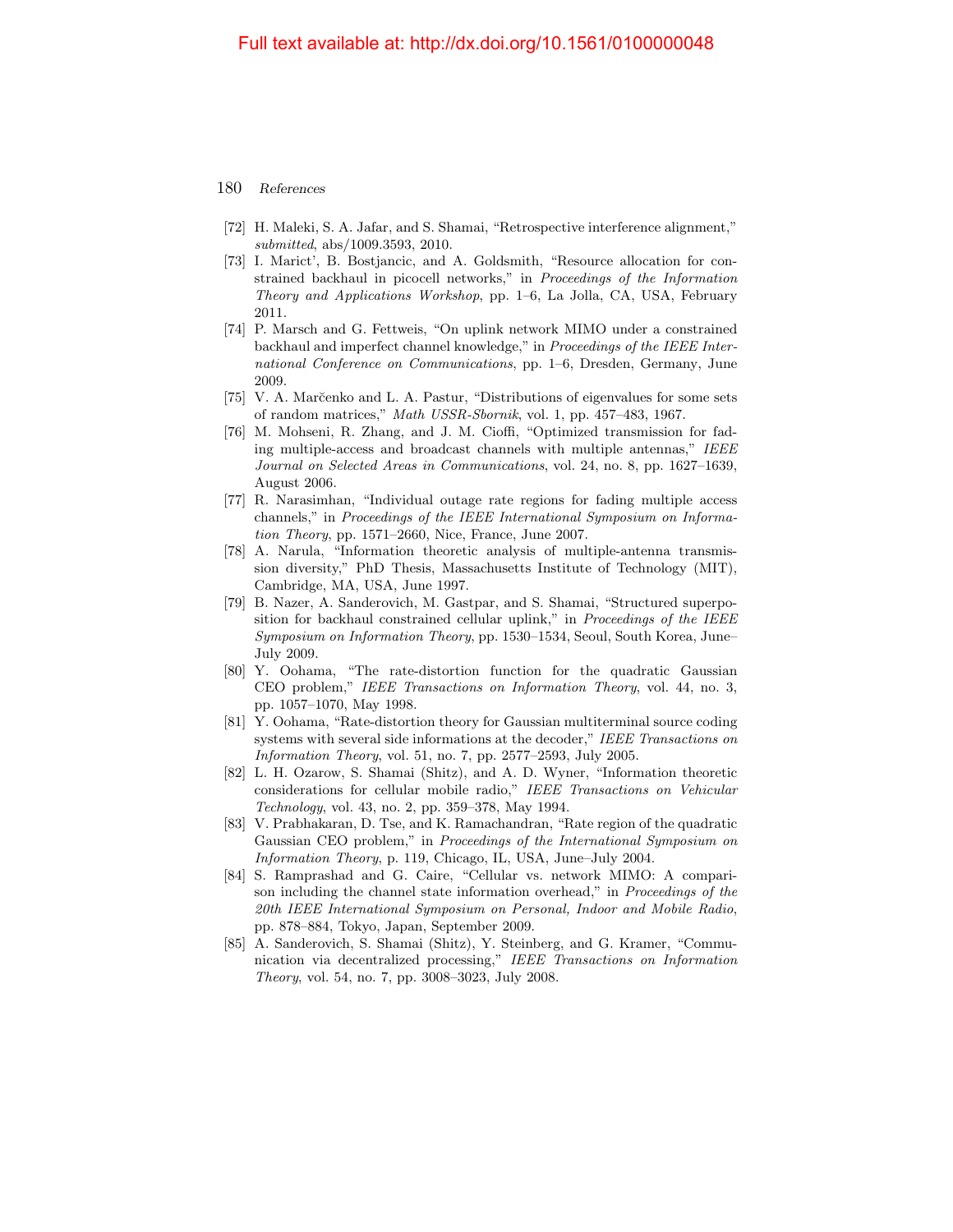- [86] A. Sanderovich, O. Somekh, H. V. Poor, and S. Shamai (Shitz), "Uplink macro diversity of limited backhaul cellular network," IEEE Transactions on Information Theory, vol. 55, no. 8, pp. 3457–3478, August 2009.
- [87] I. Sason, "On achievable rate regions for the Gaussian interference channel," IEEE Transactions on Information Theory, vol. 50, no. 6, pp. 1345–1356, June 2004.
- [88] H. Sato, "An outer bound on the capacity region of braodcast channels," IEEE Transactions on Information Theory, vol. 24, no. 3, pp. 374–377, May 1978.
- [89] M. Sauer, A. Kobyakov, and J. George, "Radio over fiber for picocellular network architectures," Journal of Lightwave Technology, vol. 25, no. 11, pp. 3301–3320, November 2007.
- [90] S. Shamai and R. Laroia, "The intersymbol interference channel: Lower bounds on capacity and channel precoding loss," IEEE Transactions on Information Theory, vol. 42, no. 5, pp. 1388–1404, September 1996.
- [91] S. Shamai and M. Wigger, "Rate-limited transmitter-cooperation in Wyner's asymmetric interference network," in Proceedings of the IEEE International Symposium on Information Theory Proceedings, pp. 425–429, Saint Petersburg, Russia, July–August 2011.
- <span id="page-21-1"></span>[92] S. Shamai (Shitz), O. Somekh, O. Simeone, A. Sanderovich, B. M. Zaidel, and H. V. Poor, "Cooperative multi-cell networks: Impact of limited-capacity backhaul and inter-users links," in Proceedings of the Joint Workshop on Communications and Coding, Dürnstein, Austria, October 2007.
- <span id="page-21-2"></span>[93] S. Shamai (Shitz), O. Somekh, and B. M. Zaidel, "Multi-cell communications: An information theoretic perspective," in *Proceedings of the Joint Workshop* on Communications and Coding, Donnini, Florence, Italy, October 2004.
- [94] S. Shamai (Shitz) and S. Verdú, "The impact of frequency-flat fading on the spectral efficiency of CDMA," IEEE Transactions on Information Theory, vol. 47, no. 4, pp. 1302–1327, May 2001.
- [95] S. Shamai (Shitz) and A. D. Wyner, "Information-theoretic considerations for symmetric, cellular, multiple-access fading channels — Parts I & II," IEEE Transactions on Information Theory, vol. 43, no. 6, pp. 1877–1911, November 1997.
- <span id="page-21-0"></span>[96] S. Shamai (Shitz) and B. M. Zaidel, "Enhancing the cellular downlink capacity via co-processing at the transmitting end," in Proceedings of the IEEE Vehicular Technology Conference, pp. 1745–1749, Rhodes, Greece, May 2001.
- [97] X. Shang, G. Kramer, and B. Chen, "A new outer bound and the noisyinterference sum rate capacity for Gaussian interference channels," IEEE Transactions on Information Theory, vol. 55, no. 2, pp. 689–699, February 2009.
- [98] M. Sharif and B. Hassibi, "On the capacity of MIMO broadcast channel with partial side information," IEEE Transactions on Information Theory, vol. 51, no. 2, pp. 506–522, February 2005.
- [99] O. Shental, N. Shental, S. Shamai (Shitz), I. Kanter, A. J. Weiss, and Y. Weiss, "Discrete-input two-dimensional Gaussian channels with memory: Estimation and information rates via graphical models and statistical mechanics," IEEE Transactions on Information Theory, vol. 54, no. 4, pp. 1500–1513, April 2008.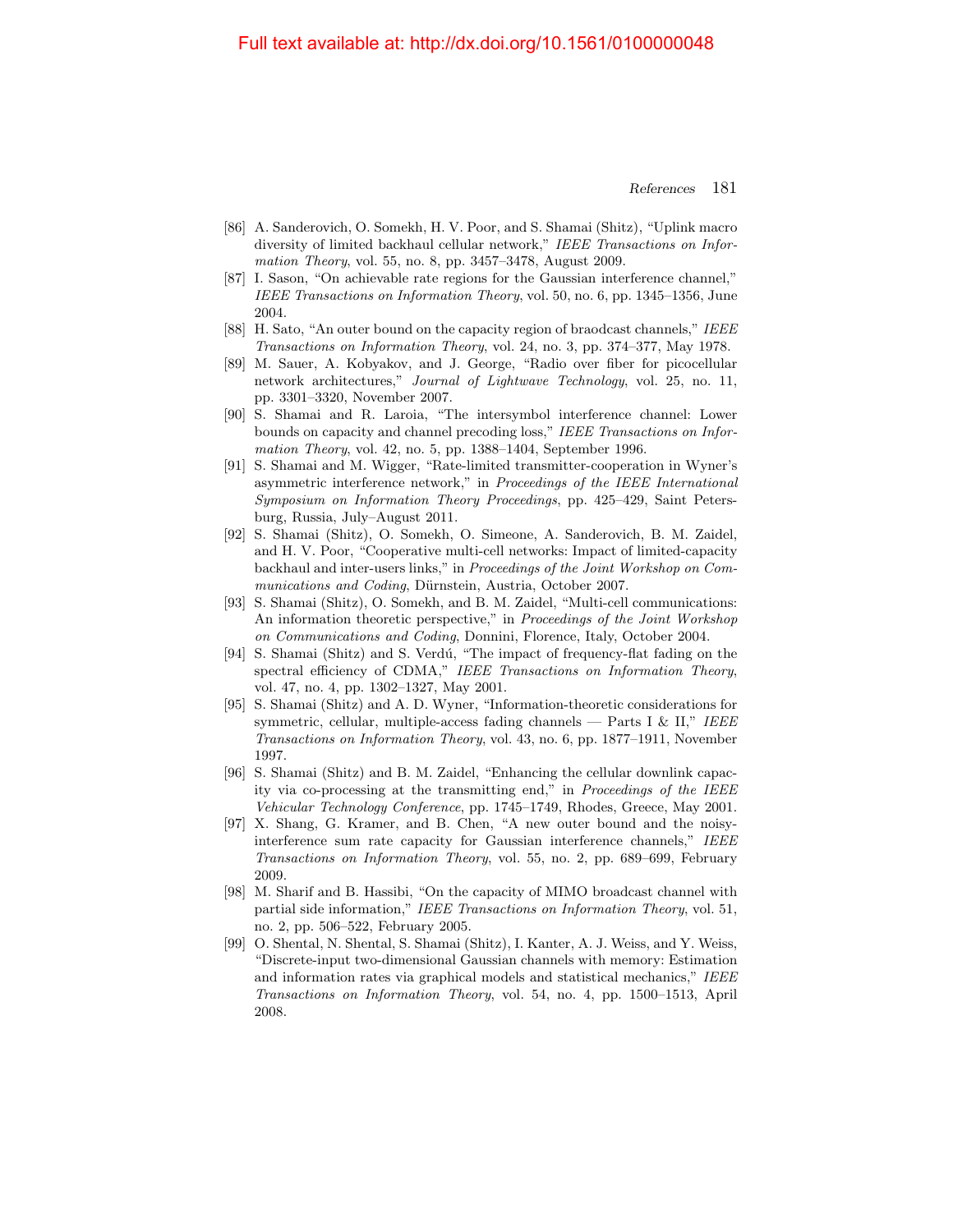- [100] J. W. Silverstein, "Strong convergence of the empirical distribution of eigenvalues of large dimensional random matrices," Journal of Multivariate Analysis, vol. 55, pp. 331–339, 1995.
- [101] J. W. Silverstein and Z. D. Bai, "On the empirical distribution of eigenvalues of a class of large dimensional random matrices," Journal of Multivariate Analysis, vol. 54, pp. 175–192, 1995.
- [102] O. Simeone, O. Somekh, Y. Bar-Ness, H. V. Poor, and S. Shamai (Shitz), "Capacity of linear two-hop mesh networks with rate splitting, decode-andforward relaying and cooperation," in Proceedings of the 45th Annual Allerton Conference on Communication, Control and Computing, Monticello, IL, USA, September 2007.
- [103] O. Simeone, O. Somekh, Y. Bar-Ness, and U. Spagnolini, "Uplink throughput of TDMA cellular systems with multicell processing and amplify-and-forward cooperation between mobiles," IEEE Transactions on Wireless Communications, vol. 6, no. 8, pp. 2942–2951, August 2007.
- [104] O. Simeone, O. Somekh, Y. Bar-Ness, and U. Spagnolini, "Throughput of lowpower cellular systems with collaborative base stations and relaying," IEEE Transactions on Information Theory, vol. 54, no. 1, pp. 459–467, January 2008.
- [105] O. Simeone, O. Somekh, G. Kramer, H. V. Poor, and S. Shamai, "Throughput of cellular systems with conferencing mobiles and cooperative base stations," EURASIP Journal on Wireless Communications and Networking, vol. 2008, pp. 27:1–27:14, January 2008.
- [106] O. Simeone, O. Somekh, G. Kramer, H. V. Poor, and S. Shamai, "Uplink sumrate analysis of a multicell system with feedback," in *Proceedings of the 46th* Annual Allerton Conference on Communication, Control, and Computing, pp. 1030–1036, Monticello, IL, USA, September 2008.
- [107] O. Simeone, O. Somekh, H. V. Poor, and S. Shamai, "Downlink multicell processing with limited-backhaul capacity," EURASIP Journal on Advances in Signal Processing, vol. 2009, pp. 3:1–3:10, February 2009.
- [108] O. Simeone, O. Somekh, H. V. Poor, and S. Shamai, "Local base station cooperation via finite-capacity links for the uplink of linear cellular networks, IEEE Transactions on Information Theory, vol. 55, no. 1, pp. 190–204, January 2009.
- [109] D. Slepian and J. K. Wolf, "Noiseless coding of correlated information sources," vol. IT-19, pp. 471–480, July 1973.
- <span id="page-22-0"></span>[110] D. Soldani and S. Dixit, "Wireless relays for broadband access [radio communications series]," IEEE Communications Magazine, vol. 46, no. 3, pp. 58–66, March 2008.
- [111] O. Somekh and S. Shamai (Shitz), "Shannon-theoretic approach to a Gaussian cellular multi-access channel with fading," IEEE Transactions on Information Theory, vol. 46, no. 4, pp. 1401–1425, July 2000.
- [112] O. Somekh, O. Simeone, Y. Bar-Ness, A. Haimovich, and S. Shamai, "Cooperative multicell zero-forcing beamforming in cellular downlink channels," IEEE Transactions on Information Theory, vol. 55, no. 7, pp. 3206–3219, July 2009.
- [113] O. Somekh, O. Simeone, Y. Bar-Ness, A. M. Haimovich, U. Spagnolini, and S. Shamai (Shitz), Distributed Antenna Systems: Open Architecture for Future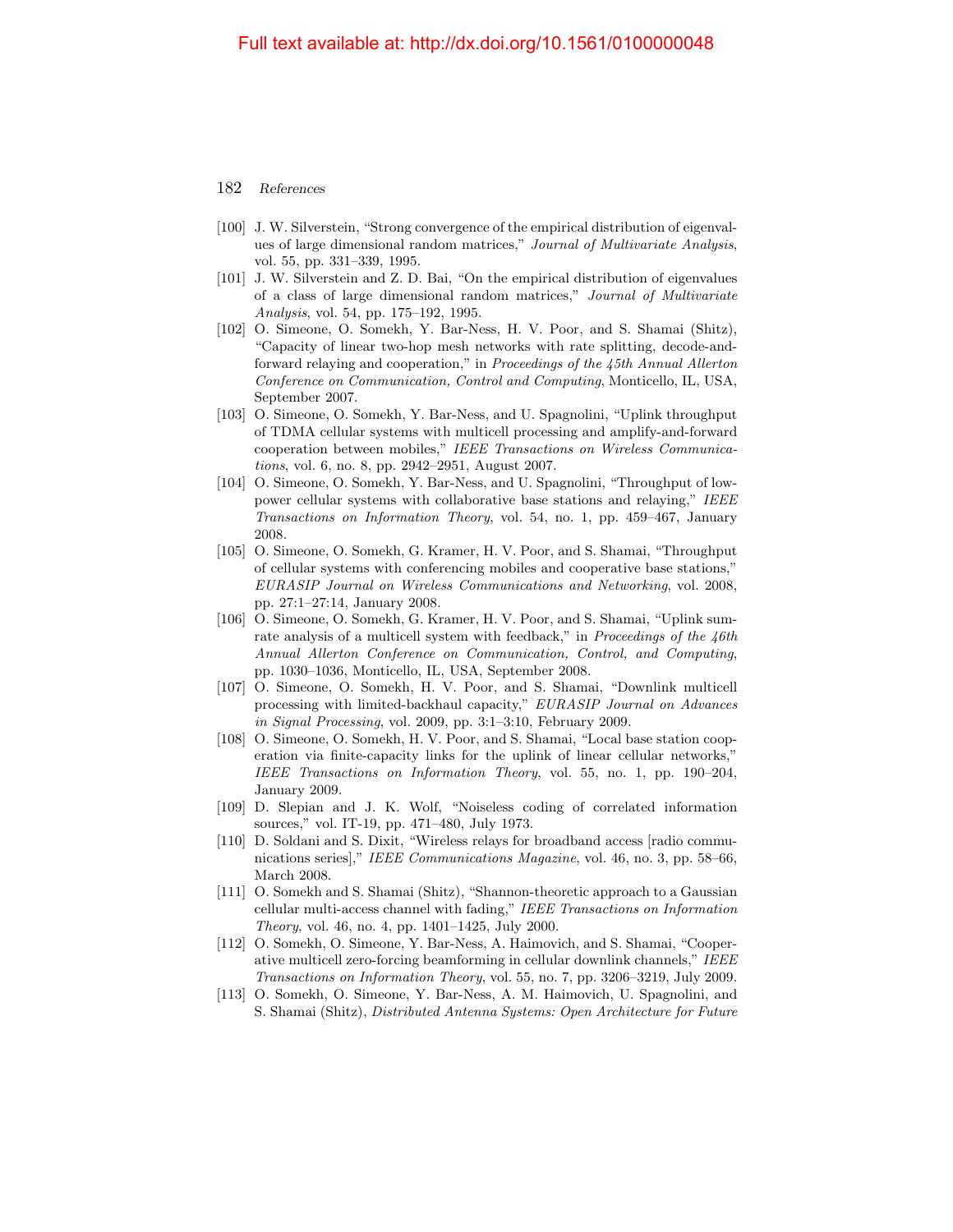Wireless Communications, chapter: An information theoretic view of distributed antenna processing in cellular systems. Boca Raton, FL, USA: Auerbach Publications, CRC Press, May 2007.

- [114] O. Somekh, O. Simeone, H. V. Poor, and S. Shamai, "Cellular systems with non-regenerative relaying and cooperative base stations," IEEE Transactions on Wireless Communications, vol. 9, no. 8, pp. 2654–2663, August 2010.
- [115] O. Somekh, O. Simeone, H. V. Poor, and S. Shamai (Shitz), "Throughput of dynamic cellular uplink with dynamic user activity and cooperative base-stations," in Proceedings of the IEEE Information Theory Workshop, Taormina, Sicily, October 2009.
- [116] O. Somekh, O. Simeone, B. Zaidel, H. V. Poor, and S. Shamai, "On the spectrum of large random hermitian finite-band matrices," in *Proceedings of* the Information Theory and Applications Workshop, pp. 476–479, La Jolla, CA, USA, January–February 2008.
- [117] O. Somekh, B. Zaidel, and S. Shamai, "Spectral efficiency of joint multiple cellsite processors for randomly spread DS-CDMA systems," IEEE Transactions on Information Theory, vol. 53, no. 7, pp. 2625–2637, July 2007.
- [118] O. Somekh, B. M. Zaidel, and S. Shamai (Shitz), "Sum rate characterization of joint multiple cell-site processing," IEEE Transactions on Information Theory, vol. 53, no. 12, December 2007.
- [119] D. N. C. Tse, P. Viswanath, and L. Zheng, "Diversity-multiplexing tradeoff in multiple-access channels," IEEE Transactions on Information Theory, vol. 50, pp. 1859–1874, 2004.
- [120] A. M. Tulino, H. Huh, and G. Caire, "Network MIMO with linear zeroforcing beamforming: Large system analysis, impact of channel estimation and reduced-complexity scheduling," submitted to IEEE Transactions on Information Theory, [Online]. Available: http://arxiv.org/abs/ 1012.3198, December 2010.
- [121] A. M. Tulino and S. Verdú, "Random matrix theory and wireless communications," Trends in Communications and Information Theory, vol. 1, no. 1, Hanover, MA, USA: Now Publishers Inc., 2004.
- <span id="page-23-0"></span>[122] S. Venkatesan, A. Lozano, and R. Valenzuela, "Network MIMO: Overcoming intercell interference in indoor wireless systems," in Proceedings of the 41st Asilomar Conference on Signals, Systems and Computers, pp. 83–87, Pacific Grove, CA, USA, November 2007.
- [123] S. Verdu, "The capacity region of the symbol-asynchronous Gaussian multipleaccess channel," IEEE Transactions on Information Theory, vol. 35, no. 4, pp. 733–751, July 1989.
- [124] S. Verdú, *Multiuser Detection*. Cambridge, UK: Cambridge University Press, 1998.
- [125] S. Verdú, "Spectral efficiency in the wideband regime," IEEE Transactions on Information Theory, vol. 48, no. 6, pp. 1329–1343, June 2002.
- [126] S. Verdú and S. Shamai (Shitz), "Spectral efficiency of CDMA with random spreading," IEEE Transactions on Information Theory, vol. 45, no. 2, pp. 622–640, March 1999.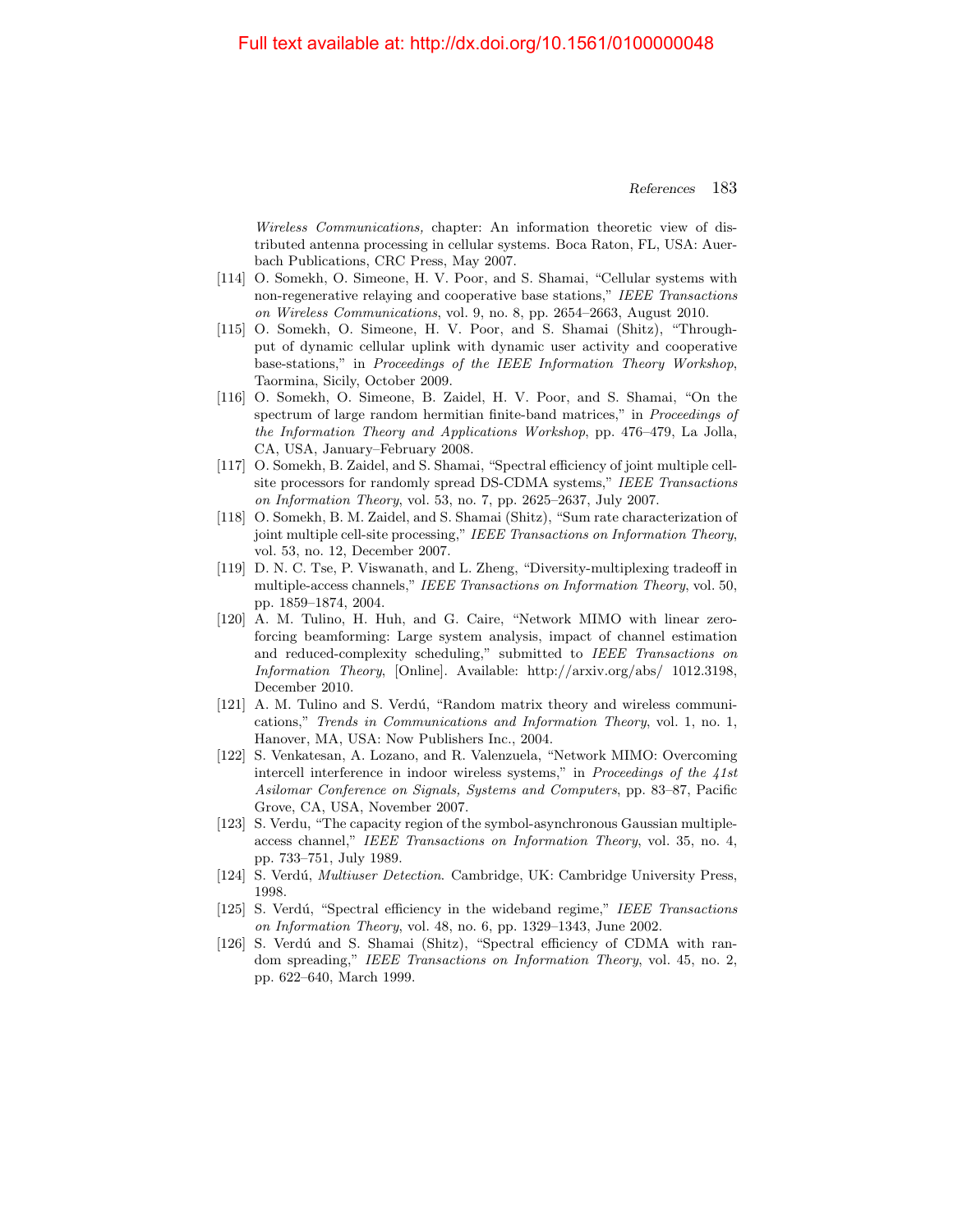- [127] S. Vishwanath, N. Jindal, and A. Goldsmith, "Duality, achievable rates, and sum-rate capacity of Gaussian MIMO broadcast channels," IEEE Transactions on Information Theory, vol. 49, no. 10, pp. 2658–2669, October 2003.
- [128] P. Viswanath and D. N. C. Tse, "Sum capacity of the vector Gaussian broadcast channel and uplink-downlink duality," IEEE Transactions on Information Theory, vol. 49, no. 8, pp. 1912–1921, August 2003.
- [129] H. Viswanathan and T. Berger, "The quadratic Gaussian CEO problem," IEEE Transactions on Information Theory, vol. 43, no. 5, pp. 1549–1559, September 1997.
- [130] H. Weingarten, Y. Steinberg, and S. Shamai (Shitz), "The capacity region of the Gaussian multiple-input multiple-output broadcast channel," IEEE Transactions on Information Theory, vol. 52, no. 9, pp. 3936–3964, September 2006.
- [131] F. M. J. Willems, "Information theoretical results for the discrete memoryless multiple access channel," PhD Thesis, Katholieke Universiteit, Leuven, Belgium, December 1982.
- <span id="page-24-0"></span>[132] A. D. Wyner, "Shannon-theoretic approach to a Gaussian cellular multipleaccess channel," IEEE Transactions on Information Theory, vol. 40, no. 6, pp. 1713–1727, November 1994.
- [133] A. D. Wyner and J. Ziv, "The rate-distortion function for source coding with side information at the decoder," IEEE Transactions on Information Theory, vol. 22, no. 1, pp. 1–10, January 1976.
- [134] J. Xu, J. G. Andrews, and S. A. Jafar, "Broadcast channels with delayed finite-rate feedback: Predict or observe?," CoRR, abs/1105.3686, 2011.
- <span id="page-24-1"></span>[135] J. Xu, J. Zhang, and J. G. Andrews, "On the accuracy of the Wyner model in cellular networks," IEEE Transactions on Wireless Communications, vol. 10, no. 9, pp. 3098–3109, September 2011.
- [136] T. Yoo and A. Goldsmith, "Optimality of zero-forcing beam forming with multiuser diversity," in Proceedings of the IEEE International Conference on Communications, Seoul, South Korea, May 2005.
- [137] W. Yu, "Uplink–downlink duality via minimax duality," IEEE Transactions on Information Theory, vol. 52, no. 2, pp. 361–374, February 2006.
- [138] W. Yu, "Competition and cooperation in multiuser communication environments," PhD Thesis, Stanford University, Stanford, CA, USA, June 2002.
- [139] W. Yu and J. M. Cioffi, "Trellis precoding for the broadcast channel," in Proceedings of IEEE Global Telecommunications Conference, San Antonio, TX, USA, November 2001.
- [140] W. Yu and J. M. Cioffi, "Sum capacity of Gaussian vector broadcast channels," IEEE Transactions on Information Theory, vol. 50, no. 9, pp. 1875–1892, September 2004.
- [141] W. Yu and T. Lan, "Minimax duality of Gaussian vector broadcast channels," in Proceedings of the 2004 IEEE International Symposium on Information Theory, p. 177, Chicago, IL, USA, June–July 2004.
- [142] W. Yu and T. Lan, "Transmitter optimization for the multi-antenna downlink with per-antenna power constraints," IEEE Transactions on Signal Processing, vol. 55, no. 6, pp. 2646–2660, June 2007.